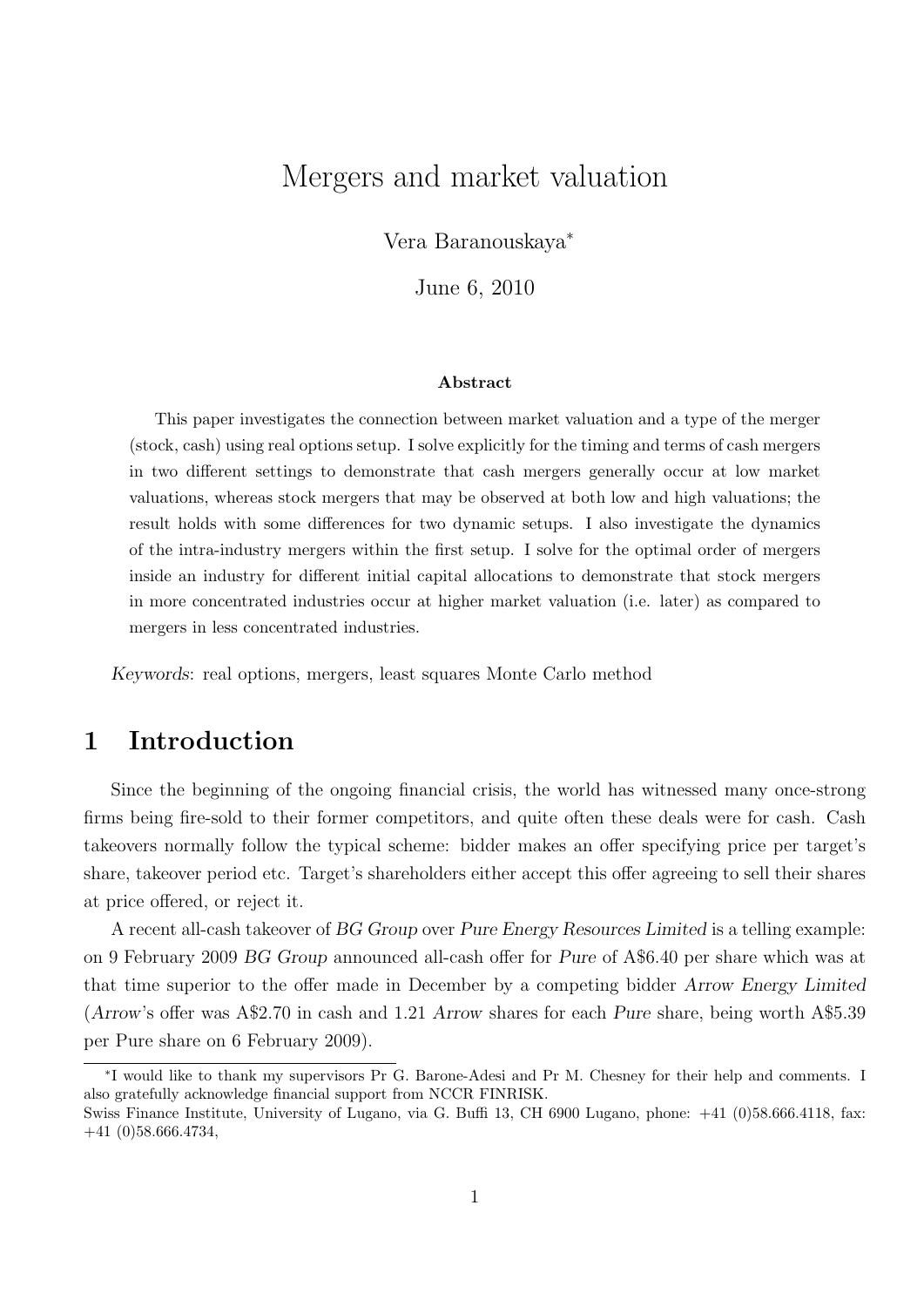On February 18, Pure recommended BG Group's offer of A\$8 per share (this price increase by BG Group was a response to an earlier Arrow's offer update of A\$3.00 in cash and 1.57 Arrow shares for each Pure share).

On 6 April 2009 the takeover offer was closed; at that moment, BG Group owned 99.74% shares of Pure with the final price being A\$8.25.[1](#page-1-0)

As BG Group stated itself<sup>[2](#page-1-1)</sup>:

BG Groups Offer gives Pure shareholders the certainty of cash at a time of heightened uncertainty in world equity and financial markets.

Thus, both bidders and targets understand the superiority of cash deals over stock or stock-andcash ones at the times of low market valuations.

The fact that periods of high market valuations often coincide with periods of intensive merger activity (especially stock merger activity) (so called 'merger waves') has been extensively documented in merger literature: see, for example, Andrade, Mitchell, and Stafford (2001) and Martynova and Renneboog (2008) for surveys on mergers.

The starting point of this paper can be formulated as follows: out of the last three completed merger waves examined in the literature (the 1960s, 1980s and 1990s), the waves of the 1960s and 1990s were characterized by high market valuations and dominance of stock as preferred medium of payment, whereas market valuations in the 1980s were lower with larger fraction of deals being paid by cash. The research questions is: Is it possible to build a dynamic model of mergers that would agree with existing empirical evidence on merger waves and market valuation? The answer is yes.

This paper investigates connection between market valuation and a type of merger (stock, cash) using real options setup. The study relates to the literature that uses real options approach to dynamically investigate merger decisions, in particular timing and terms of mergers. Lambrecht (2004), Morellec and Zhdanov (2005) and Hackbarth and Morellec (2008) model mergers as dynamic option exercise games between target and bidder $(s)$  in which both timing and terms of mergers are determined endogenously.

In particular, Lambrecht (2004) studies mergers motivated by economies of scale under complete, symmetric information and explains the procyclicality of merger waves.

On the contrary, Morellec and Zhdanov (2005) relate to Shleifer and Vishny (2003) in assuming that outside investors have imperfect information about the parameters of the model (namely, about the synergy created by the merger); thus, both models generate short-run abnormal returns that conforms to empirical evidence.

Morellec and Zhdanov (2005) allow for competition between the bidders resulting in negative abnormal returns to the winning bidder; besides, they explain how outside investors update their

<span id="page-1-1"></span><span id="page-1-0"></span><sup>&</sup>lt;sup>1</sup>See <http://www.bg-group.com/MediaCentre/Press/Pages/Releases.aspx> for more information on the deal. <sup>2</sup><http://www.bg-group.com/MediaCentre/Press/Pages/9Feb2009.aspx>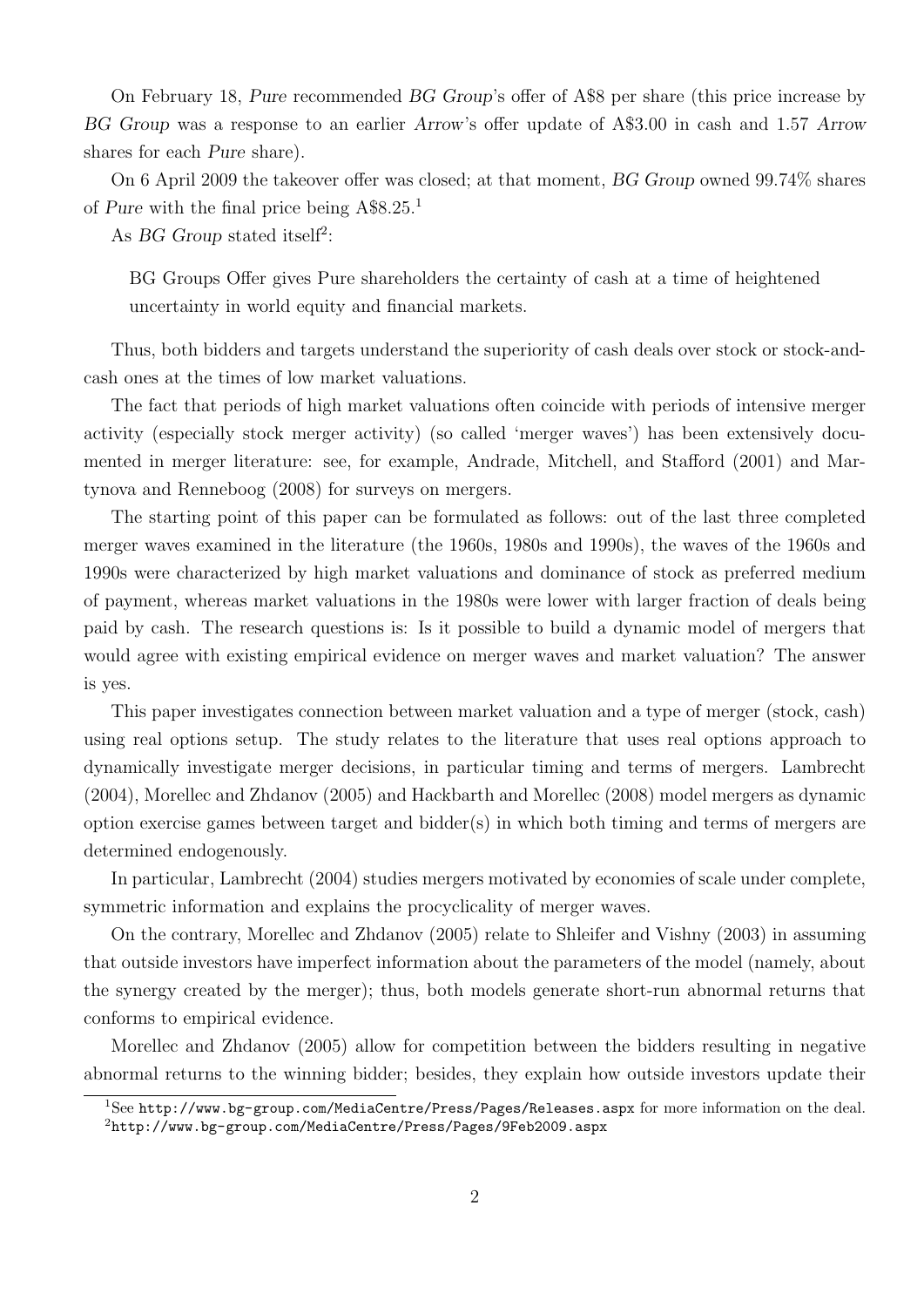information about perceived synergy of merger observing actions (or, rather, inaction) of bidder(s); learning is also discussed in Grenadier (1999) and Lambrecht and Perraudin (2003).

In Lambrecht (2004), merger synergy comes from the production function that must display increasing returns to scale, whereas in Morellec and Zhdanov (2005) and Hackbarth and Morellec (2008) merger surplus is linear in the pre-merger values of the firms and depends on the exogenous synergy parameter(s).

While Lambrecht (2004), Morellec and Zhdanov (2005) and Hackbarth and Morellec (2008) consider mergers for stock only (with Lambrecht (2004) examining both friendly and hostile stock mergers), this paper aims at analyzing both stock and cash mergers. Though neither Lambrecht (2004), nor Morellec and Zhdanov (2005) and Hackbarth and Morellec (2008) do not explicitly label mergers modeled in their papers as stock mergers, I believe that this is the case: in this type of merger each firm obtains shares in the new entity in exchange for the shares in the stand-alone firms (one risky asset is exchanged for another one), whereas in the cash merger the target is paid a lump-sum cash price (risky asset is exchanged for risk-free one). Literally, bidder in the cash merger is entitled to 100% of shares of the merged enrity; this situation can not be modeled within the original setup of Lambrecht (2004), Morellec and Zhdanov (2005) or Hackbarth and Morellec (2008) because in those models terms of merger are solved for endogenuously.

Thus, for the two setups considered (the first one by Lambrecht (2004) and the second one by Morellec and Zhdanov (2005) and Hackbarth and Morellec (2008)), I extend the original model offering the opportunity of a cash merger to the players and then solve cash merger problem.

The model of Lambrecht (2004) depends on one stochastic process only and allows to obtain closed-form solutions. On the contrary, the setup of Morellec and Zhdanov (2005) and Hackbarth and Morellec (2008) depending on two correlated stochastic processes requires numerical solution; to this end, I use the Least Squares Monte Carlo approach (LSM) by Longstaff and Schwartz (2001).

In both setups, I solve for terms and timing of cash mergers. I compute option values to the players and introduce a measure of market valuation as weighed average of individual firm valuation in the second setup. I am able to demonstrate that in both setups, stock mergers should occur at high market valuation and at times of low market valuation cash mergers (or both types of mergers) should be observed. Thus, my conclusion agrees with existing empirical evidence on dominance of stock mergers at times of high market.

My results also partially accord with the prediction proposed in Shleifer and Vishny (2003) that one should observe more stock mergers at times of high markets and more cash takeovers at times of low markets.

I also investigate the dynamics of the intra-industry mergers within the first setup. I solve for the optimal order of mergers inside an industry for different initial capital allocations; I demonstrate that stock mergers in more concentrated industries occur at higher market valuation (i.e. later) as compared to mergers in less concentrated industries.

The paper is organized as follows: Section [2](#page-3-0) examines cash mergers in the Lambrecht (2004)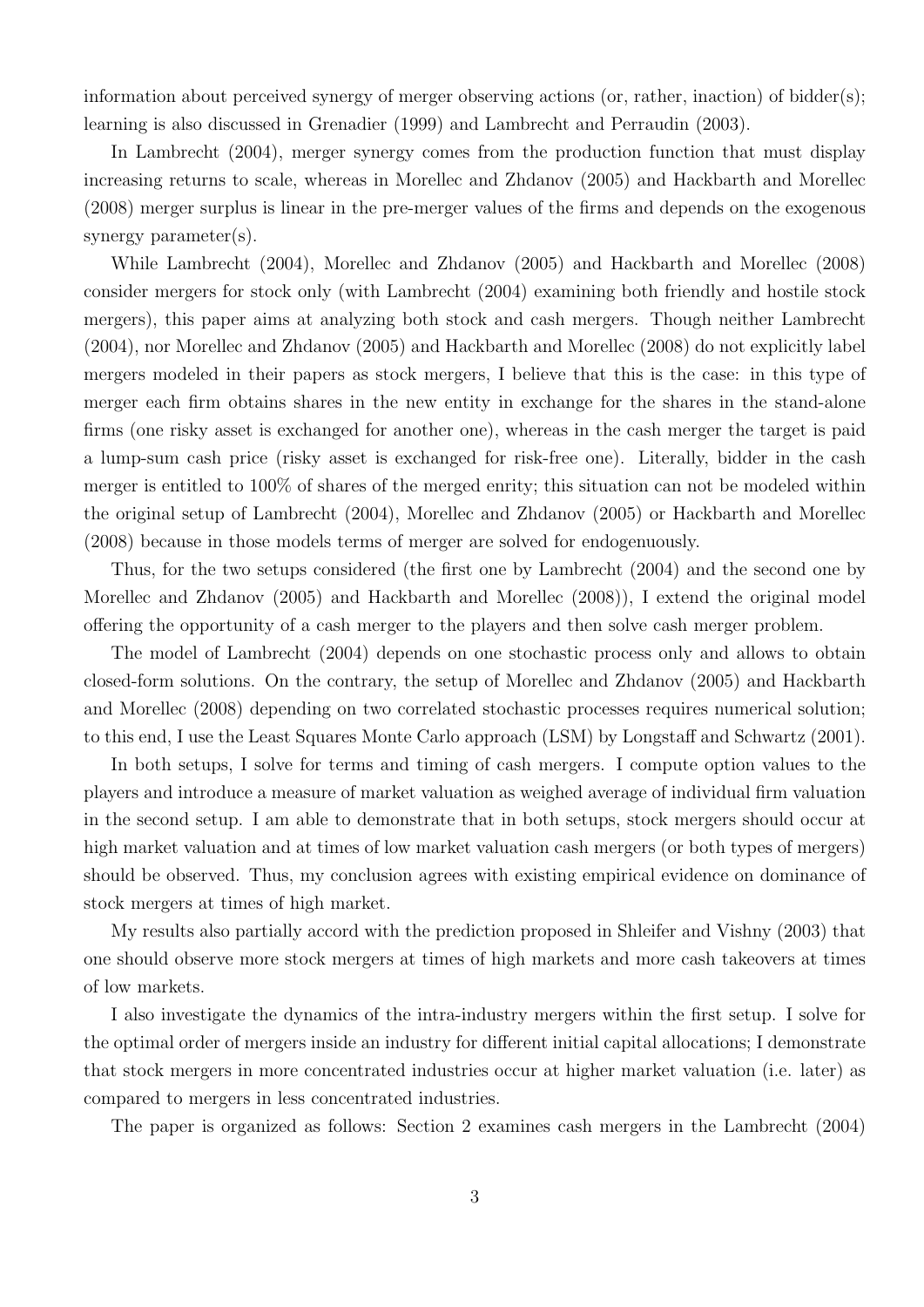setup, Section [3](#page-8-0) discusses cash merger in the Morellec and Zhdanov (2005) setup, Section [4](#page-19-0) investigates the dynamics of the intra-industry mergers, Section [5](#page-23-0) summarizes the results.

## <span id="page-3-0"></span>2 Stock vs. cash mergers under increasing returns to scale

This part of the paper is based on Lambrecht (2004) that examines the timing and terms of stock mergers (both friendly mergers and hostile takeovers) in partial equilibrium framework under complete information, increasing returns to scale (which are the only source of merger synergies) and risk-neutral firms. Lambrecht (2004) also assumes that mergers aim at maximizing shareholder value, thus avoiding the discussion of agency problem.

Lambrecht (2004) demonstrates that stock mergers are procyclical and provides closed-form solutions for the timing and terms of stock mergers. He also shows that stock mergers happen at globally efficient threshold.

In Section [2.1](#page-3-1) I briefly re-state the setup and results of Lambrecht (2004); next, in Section [2.2,](#page-5-0) I augment the original model of Lambrecht (2004) with cash mergers. The aim is to demonstrate that cash mergers happen at lower market valuations than stock ones.

### <span id="page-3-1"></span>2.1 Stock mergers

In Lambrecht (2004), price-taking firm's instantaneous profits  $\pi_t$  are:

$$
\pi_t = p_t L^a K^b - w_L L,\tag{1}
$$

where  $p_t$  is the stochastic output price;

 $L$  and  $K$  are labor and capital inputs respectively;

 $w<sub>L</sub>$  is the unit cost of labor;

a and b are positive constants such that  $a < 1$  and  $a + b > 1$ , so that there are increasing returns to scale when both inputs are considered to be variable (as in the case of merger).

Thus, stochastic shock (output price)  $p_t$  is common for all the firms in the industry (as opposed to Morellec and Zhdanov (2005) and Hackbarth and Morellec (2008) where firms face correlated stochastic shocks) and is governed by the following geometric Brownian motion:

$$
dp_t = \mu p_t dt + \sigma p_t dW_t,\tag{2}
$$

where  $W_t$  is the standard Brownian motion;

 $\mu$  and  $\sigma$  are constants such that  $\mu < r$  and  $\sigma > 0$  and r is the risk-free interest rate.

Firm's instantaneous profits maximized with respect to labor input are:

$$
\pi_t^* = f(w_L, a) K^{\theta} p_t^{\gamma} \tag{3}
$$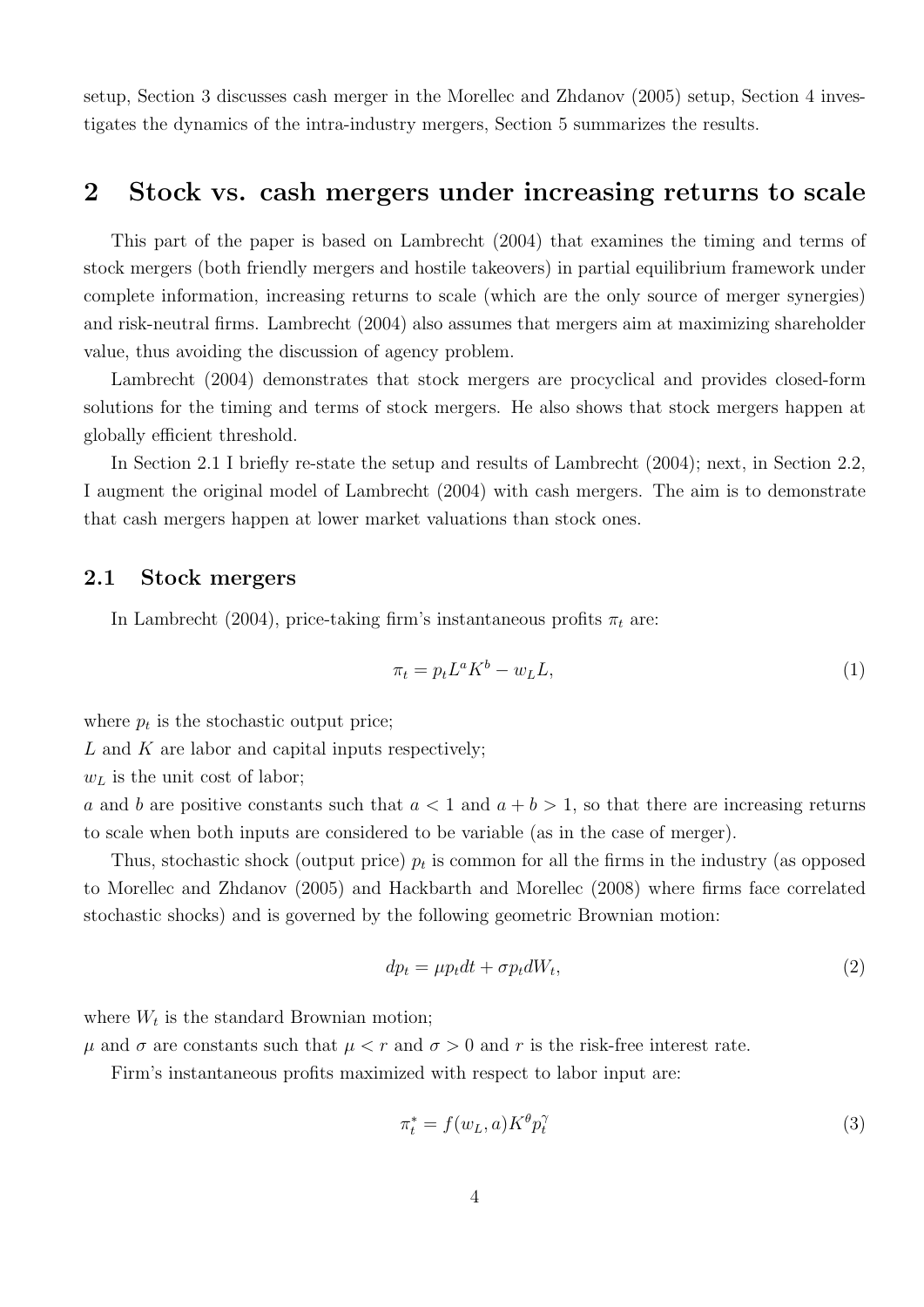where  $f(w_L, a)$  is a known function of  $w_L$  and a;  $\theta = \frac{b}{1-a} > 1$  and  $\gamma = \frac{1}{1-a} > 1$ .

Then the value of the firm equals to:

$$
V(p_t) = \int_t^{\infty} \pi_t^* e^{-rt} dt = \frac{f(w_t, a) K^{\theta} p_t^{\gamma}}{r - \mu \gamma - \frac{\sigma^2 \gamma (\gamma - 1)}{2}} = c p_t^{\gamma} K^{\theta}, \tag{4}
$$

where  $c = \frac{f(w_L, a)}{\sigma^2 \gamma(r)}$  $\sqrt{r-\mu\gamma-\frac{\sigma^2\gamma(\gamma-1)}{2}}$ s.t.  $\gamma < \beta_2$  with  $\beta_2$  being the positive root of the equation:

<span id="page-4-1"></span>
$$
\frac{1}{2}\sigma^2\beta(\beta-1)+\mu\beta-r=0.
$$
\n(5)

Thus, in the case of two firms with capital inputs equal  $K_1$  and  $K_2$  and lump-sum merger cost equal  $M_1$  and  $M_2$ , the total merger surplus equals to:

<span id="page-4-0"></span>
$$
S(p_t) = \max (V_M (p_t) - V_1 (p_t) - V_2 (p_t) - M_1 - M_2, 0)
$$
  
= 
$$
\max (c p_t^{\gamma} ((K_1 + K_2)^{\theta} - K_1^{\theta} - K_2^{\theta}) - M_1 - M_2, 0),
$$
 (6)

where  $V_M$  is the post-merger value of the new firm;

 $V_1$  and  $V_2$  are pre-merger values of firm 1 and firm 2.

In [\(6\)](#page-4-0), total benefits of merger equal  $cp_t^{\gamma}$  $\int_t^{\gamma} \left( (K_1 + K_2)^{\theta} - K_1^{\theta} - K_2^{\theta} \right)$ ; they are positive since  $\theta =$  $\frac{b}{1-a} > 1$ , i.e. for increasing returns to scale.

After the merger firm i  $(i = 1, 2)$  obtains fraction  $s_i$  of the new entity with  $s_1 + s_2 = 1$ . The surplus accruing to firm  $i$  equals:

$$
S_i(p_t) = \max(s_i V_M(p_t) - V_i(p_t) - M_i, 0)
$$
  
= 
$$
\max\left(c p_t^{\gamma} \left(s_i (K_1 + K_2)^{\theta} - K_i^{\theta}\right) - M_i, 0\right).
$$
 (7)

Since the merger surplus of each merging firm in a convex and increasing function of the stochastic output price  $p_t$ , the merger option is exercised by firm i the first time process  $p_t$  reaches the threshold  $p_i^*$  from below.

It is demonstrated in Lambrecht (2004) that the in the continuation region (for  $p_t < p_i^*$ ) the option to merge of firm i  $OM_i$  satisfies:

<span id="page-4-2"></span>
$$
rOM_i = \mu p_t OM'_i + \frac{\sigma^2}{2} p_t^2 OM''_i \tag{8}
$$

with the general solution being:

<span id="page-4-3"></span>
$$
OM_i = B_1^i p_t^{\beta_1} + B_2^i p_t^{\beta_2}
$$
\n(9)

where  $\beta_1$  and  $\beta_2$  are negative and positive root of [\(5\)](#page-4-1).

Since  $\lim_{p_t \to 0} OM_i = 0$ , then  $B_1^i = 0$ ; the value matching and smooth pasting conditions at  $p_i^*$ are: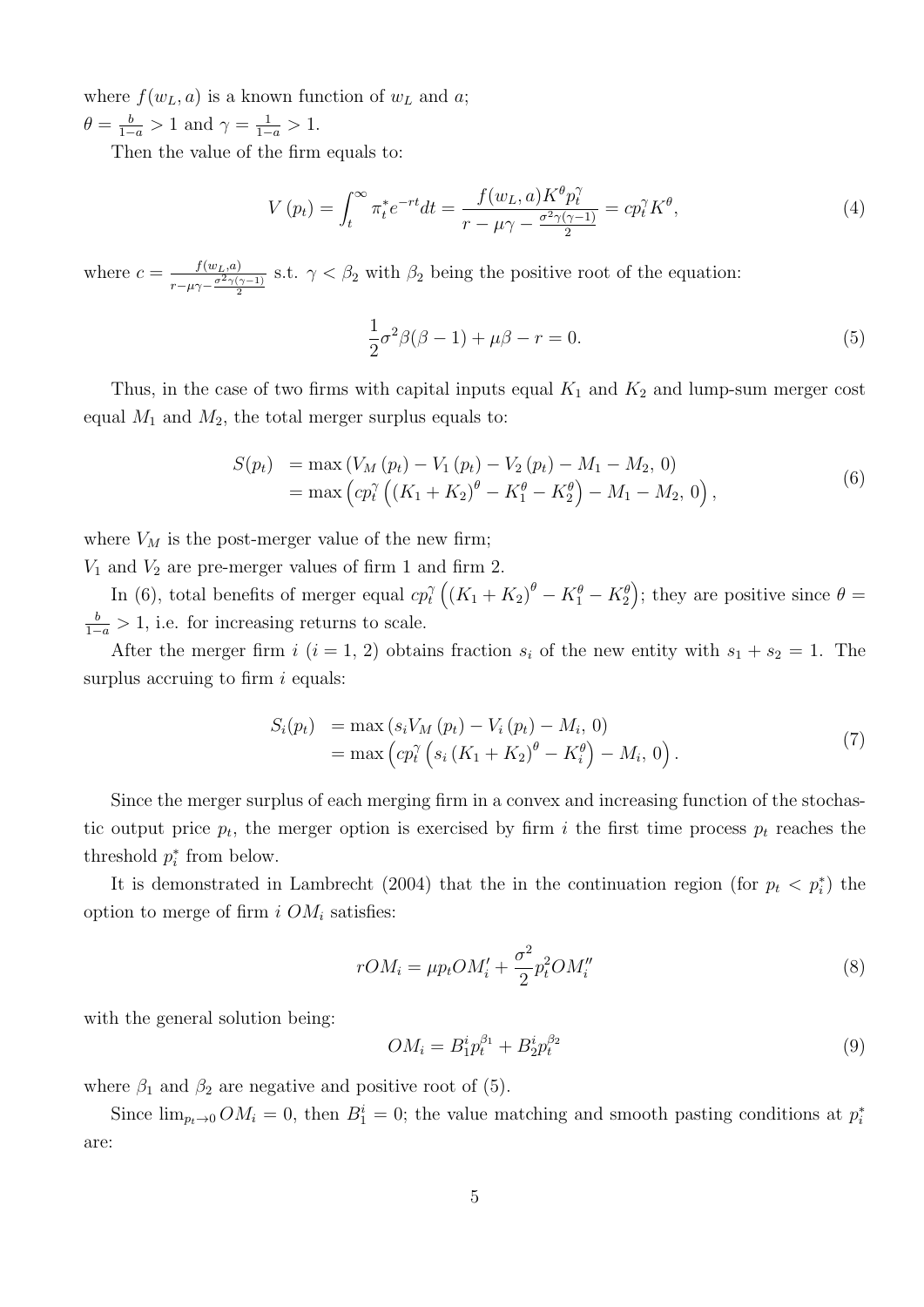$$
OM_i(p_i^*) = c (p_i^*)^{\gamma} \left( s_i \left( K_1 + K_2 \right)^{\theta} - K_i^{\theta} \right) - M_i \tag{10}
$$

$$
OM'_{i}(p_{i}^{*}) = c\gamma (p_{i}^{*})^{\gamma - 1} \left( s_{i} \left( K_{1} + K_{2} \right)^{\theta} - K_{i}^{\theta} \right). \tag{11}
$$

The solution is:

$$
OM_i(p_t) = \left( cp_t^{\gamma} \left( s_i \left( K_1 + K_2 \right)^{\theta} - K_i^{\theta} \right) - M_i \right) \left( \frac{p_t}{p_i^*} \right)^{\beta_2} \tag{12}
$$

with the merger threshold for firm  $i$  being:

$$
p_i^* = \left(\frac{\beta_2}{\beta_2 - \gamma} \frac{M_i}{c \left(s_i \left(K_1 + K_2\right)^{\theta} - K_i^{\theta}\right)}\right)^{\frac{1}{\gamma}}.
$$
\n(13)

Taking into account that merger threshold of firms should be equal  $p_1^* = p_2^* = p^*$  and the fact that  $s_1 + s_2 = 1$  allows to solve for the merger threshold  $p^*$  and for optimal shares  $s_1$  and  $s_2$ .

<span id="page-5-1"></span>
$$
p^* = \left(\frac{\beta_2}{\beta_2 - \gamma} \frac{M_1 + M_2}{c\left((K_1 + K_2)^{\theta} - K_1^{\theta} - K_2^{\theta}\right)}\right)^{\frac{1}{\gamma}}
$$
(14)

$$
s_i = \frac{M_i \left( \left( K_i + K_j \right)^{\theta} - K_j^{\theta} \right) + M_j K_i^{\theta}}{\left( M_i + M_j \right) \left( K_i + K_j \right)^{\theta}}.
$$
\n(15)

It is demonstrated in Lambrecht  $(2004)$  that threshold  $p^*$  coincides with the socially optimal threshold derived from the point of view of social maximizer and based on total surplus  $S(p_t)$ rather than on individual surplus of each firm  $S_i(p_t)$ ; this means that the merger described by  $p^*$ and  $(s_1, s_2)$  is Pareto optimal and constitutes Nash equilibrium.

Merger threshold [\(14\)](#page-5-1) will serve as benchmark for analysis of cash mergers in Section [2.2.](#page-5-0)

The choice of roles of bidder and target for this type of merger is completely immaterial not only for merger terms and timing, but also for welfare consequences (surplus distribution) of the merger. The solution does not directly involve 'the bidder' and 'the target'; it is enough to have two firms willing two merge.

### <span id="page-5-0"></span>2.2 Market valuation of stock vs. cash mergers

In the cash merger bidder buys the firm of target paying a lump-sum price  $P$  (and not a share of the merged entity as in the stock merger in Section [2.1\)](#page-3-1).

The solution for the target is as follows: in the continuation region of the target (for  $p_t > p_T$ ), differential equation [\(8\)](#page-4-2) for the option of the target OT (instead of  $OM_i$ ) holds with the general solution [\(9\)](#page-4-3) and  $B_2 = 0$  since  $\lim_{p_t \to \infty} OT = 0$ . Usual value-matching and smooth pasting conditions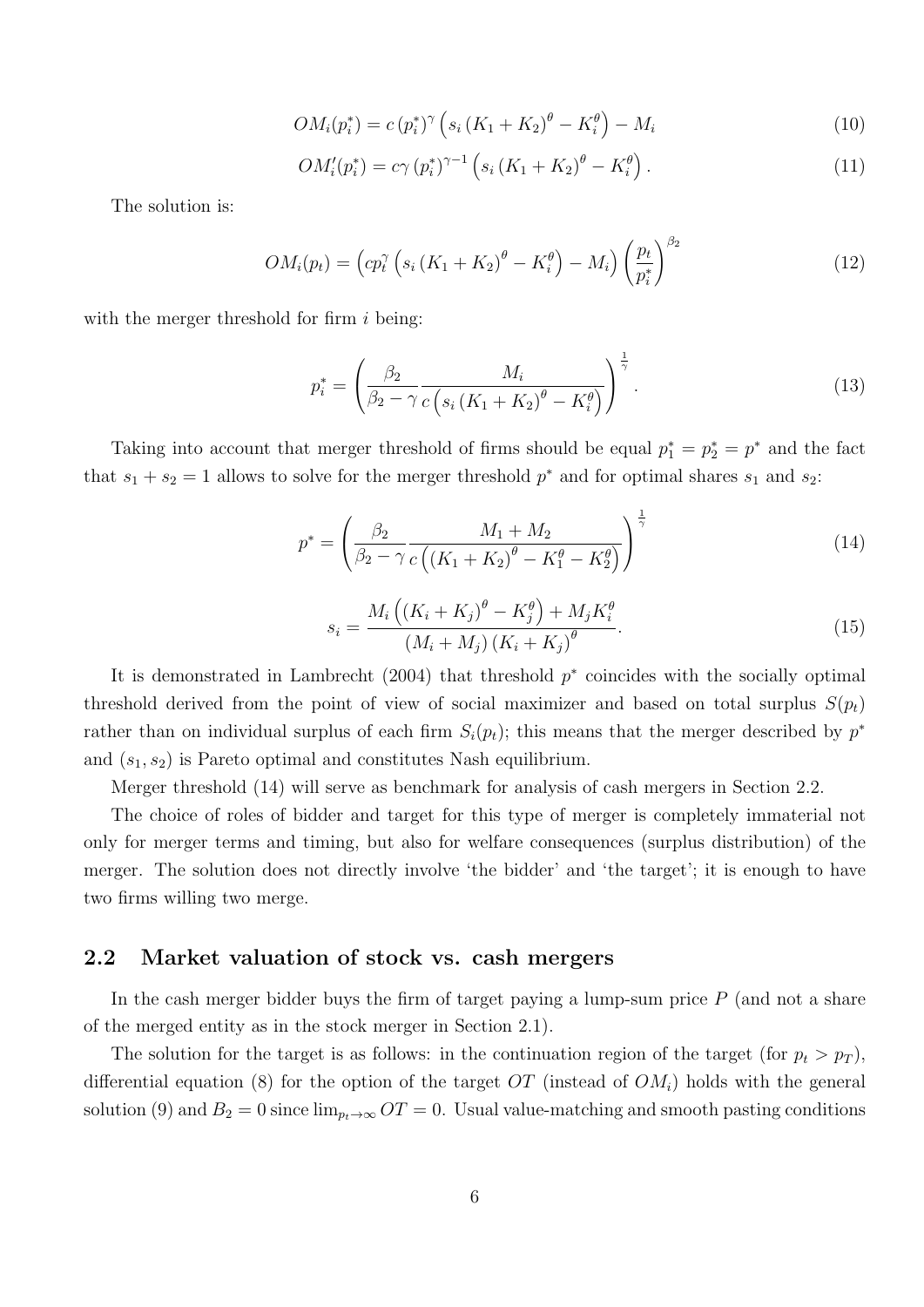apply:

$$
OT(p_T) = P - cp_T^{\gamma} K_T^{\theta} - M_T \tag{16}
$$

$$
OT'(p_T) = -c\gamma p_T^{\gamma - 1} K_T^{\theta}.\tag{17}
$$

The solution is:

$$
OT(p_t) = \left(P - c p_T^{\gamma} K_T^{\theta} - M_T\right) \left(\frac{p_t}{p_T}\right)^{\beta_1},\tag{18}
$$

where  $\beta_1$  is the negative root of [\(5\)](#page-4-1);  $p_T$  is the cash merger threshold of the target:

$$
p_T = \left(\frac{\beta_1}{\beta_1 - \gamma} \frac{P - M_T}{cK_T^{\theta}}\right)^{\frac{1}{\gamma}}.
$$
\n(19)

The solution for the bidder is as follows: in the continuation region of the bidder (for  $p_t < p_B$ ), differential equation [\(8\)](#page-4-2) for the option of the bidder  $OB$  (instead of  $OM<sub>i</sub>$ ) holds with the general solution [\(9\)](#page-4-3) and  $B_1 = 0$  since  $\lim_{p_t \to 0} OB = 0$ . Usual value-matching and smooth pasting conditions are:

$$
OB(p_B) = cp_B^{\gamma} \left( \left( K_B + K_T \right)^{\theta} - K_B^{\theta} \right) - M_B - P \tag{20}
$$

$$
OB'(p_B) = c\gamma p_B^{\gamma - 1} \left( \left( K_B + K_T \right)^{\theta} - K_B^{\theta} \right) \tag{21}
$$

The solution is:

$$
OB(p_B) = \left( cp_B^{\gamma} \left( \left( K_B + K_T \right)^{\theta} - K_B^{\theta} \right) - M_B - P \right) \left( \frac{p_t}{p_B} \right)^{\beta_2},\tag{22}
$$

where  $p_B$  is the cash merger threshold of the bidder:

$$
p_B = \left(\frac{\beta_2}{\beta_2 - \gamma} \frac{M_B + P}{c\left((K_B + K_T)^{\theta} - K_B^{\theta}\right)}\right)^{\frac{1}{\gamma}}.
$$
\n(23)

The bidder is willing to exercise a cash merger option when the state variable  $p_t$  first hits the threshold  $p_B$  from below, whereas the target is willing to exercise when  $p_t$  first hits  $p_T$  from above; thus, for the merger to be exercised, the following condition should hold:

$$
p_B \le p_t \le p_T,\tag{24}
$$

or, after simplifications,

<span id="page-6-0"></span>
$$
\frac{\beta_2}{\beta_2 - \gamma} \frac{M_B + P}{\left(K_B + K_T\right)^{\theta} - K_B^{\theta}} < \frac{\beta_1}{\beta_1 - \gamma} \frac{P - M_T}{K_T^{\theta}}.\tag{25}
$$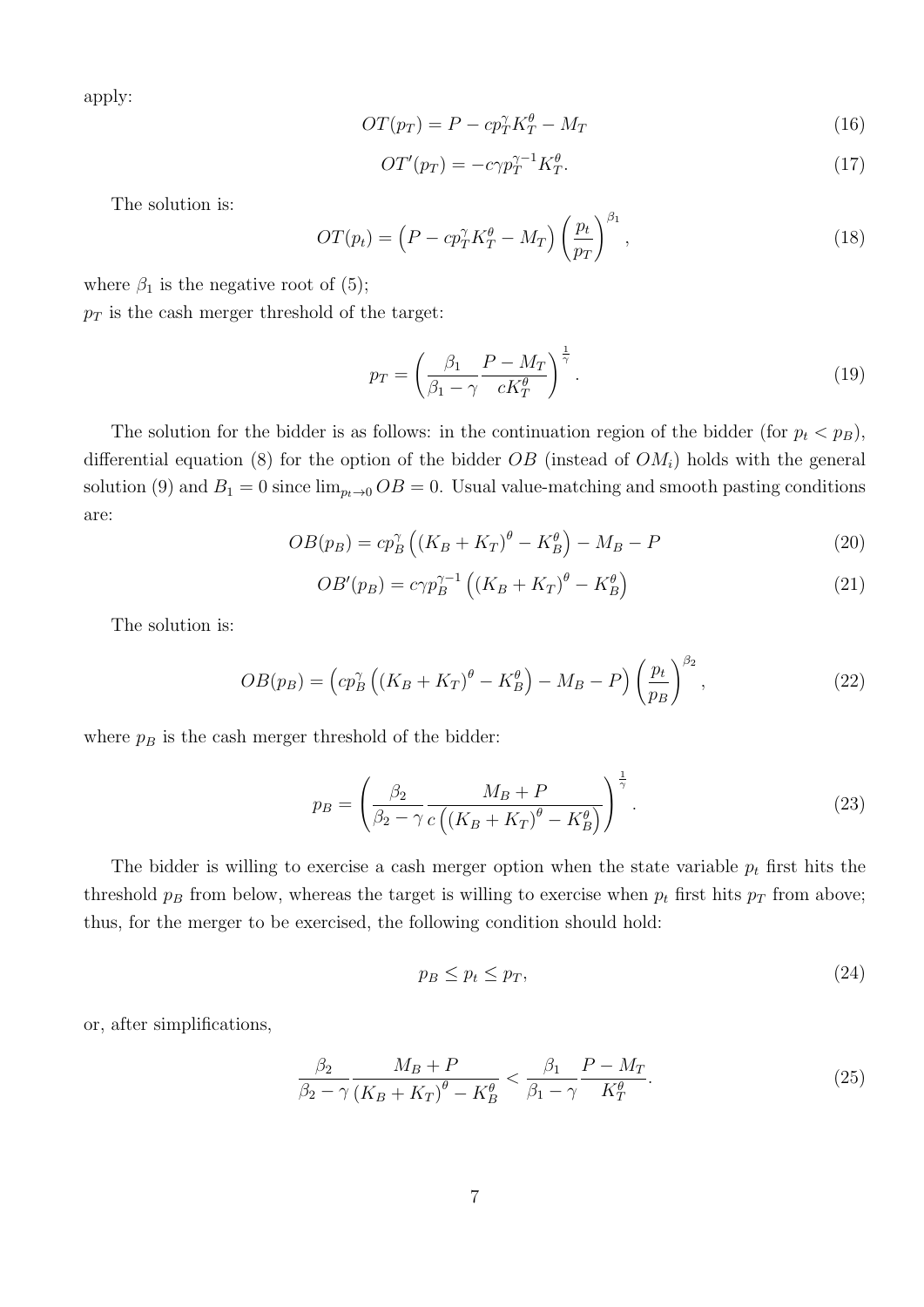Solving  $(25)$  for P yields:

<span id="page-7-1"></span>
$$
P \ge \frac{\left((K_B + K_T)^{\theta} - K_B^{\theta}\right) M_T \frac{\beta_1}{\beta_1 - \gamma} + K_T^{\theta} M_B \frac{\beta_2}{\beta_2 - \gamma}}{\frac{\beta_1}{\beta_1 - \gamma} \left(K_B + K_T\right)^{\theta} - \frac{\beta_1}{\beta_1 - \gamma} K_B^{\theta} - \frac{\beta_2}{\beta_2 - \gamma} K_T^{\theta}}\tag{26}
$$

provided the following inequality holds:

<span id="page-7-0"></span>
$$
\frac{\beta_1}{\beta_1 - \gamma} \left( K_B + K_T \right)^{\theta} - \frac{\beta_1}{\beta_1 - \gamma} K_B^{\theta} - \frac{\beta_2}{\beta_2 - \gamma} K_T^{\theta} > 0. \tag{27}
$$

Since  $\frac{\beta_2}{\beta_2 - \gamma} > \frac{\beta_1}{\beta_1 - \gamma}$  $\frac{\beta_1}{\beta_1-\gamma}>0$  by the properties of the solution, inequality does not always hold implying that cash merger equilibrium does not always exists. Thus, depending on the model parameters, one can distinguish between two types of outcomes:

- 1. [\(27\)](#page-7-0) holds; both stock and cash merger equilibria exist;
- 2. [\(27\)](#page-7-0) does not hold; only stock merger equilibrium exists.

Assume that [\(27\)](#page-7-0) holds i.e. cash merger equilibrium exists; to determine the relationship between the stock merger trigger  $p^*$  in [\(14\)](#page-5-1) and the cash merger corridor  $[p_B, p_T]$  solve  $p^* < p_B$  to obtain:

<span id="page-7-2"></span>
$$
P \ge \frac{((K_B + K_T)^{\theta} - K_B^{\theta}) M_T + K_T^{\theta} M_B}{(K_B + K_T)^{\theta} - K_B^{\theta} - K_T^{\theta}}.
$$
\n
$$
(28)
$$

The fact that  $\frac{\beta_2}{\beta_2 - \gamma} > \frac{\beta_1}{\beta_1 - \gamma}$  $\frac{\beta_1}{\beta_1-\gamma}$  > 0 means that [\(26\)](#page-7-1) implies [\(28\)](#page-7-2) and, consequently:

<span id="page-7-3"></span>
$$
p^* < p \, < p \tag{29}
$$

Consider an example with  $a = 0.4$ ,  $b = 1.9$ ,  $\mu = 0.01$ ,  $r = 0.08$ ,  $\sigma = 0.2$ ,  $K_B = K_T = 100$ ,  $M_B = M_T = 3, c = 1; (27)$  $M_B = M_T = 3, c = 1; (27)$  holds and price P should satisfy  $P \ge 73.5$ .

Setting  $P = 200$ , one obtains the following values for bidder's and target's threshold:  $p_B =$ 0.00245471,  $p_T = 0.002532$ . The stock merger threshold  $p^*$  (see [14\)](#page-5-1) equals  $p^* = 0.000321576$  and [\(29\)](#page-7-3) holds.

Inequality [\(29\)](#page-7-3) suggests that when market valuation (as measured by the state variable  $p_t$ ) is in the interval  $[p_B, p_T]$ , both cash and stock mergers are observed; as  $p_t$  increases, only stock mergers should be observed. This conclusion agrees quite well with empirical evidence on procyclicality of merger waves and dominance of stock mergers at high market valuations.

Now I proceed to a more complicated setup of Morellec and Zhdanov (2005) and Hackbarth and Morellec (2008) that employs two correlated stochastic processes (instead of one in this setup) and is based on linear synergy instead of synergy stemming from economies of scale.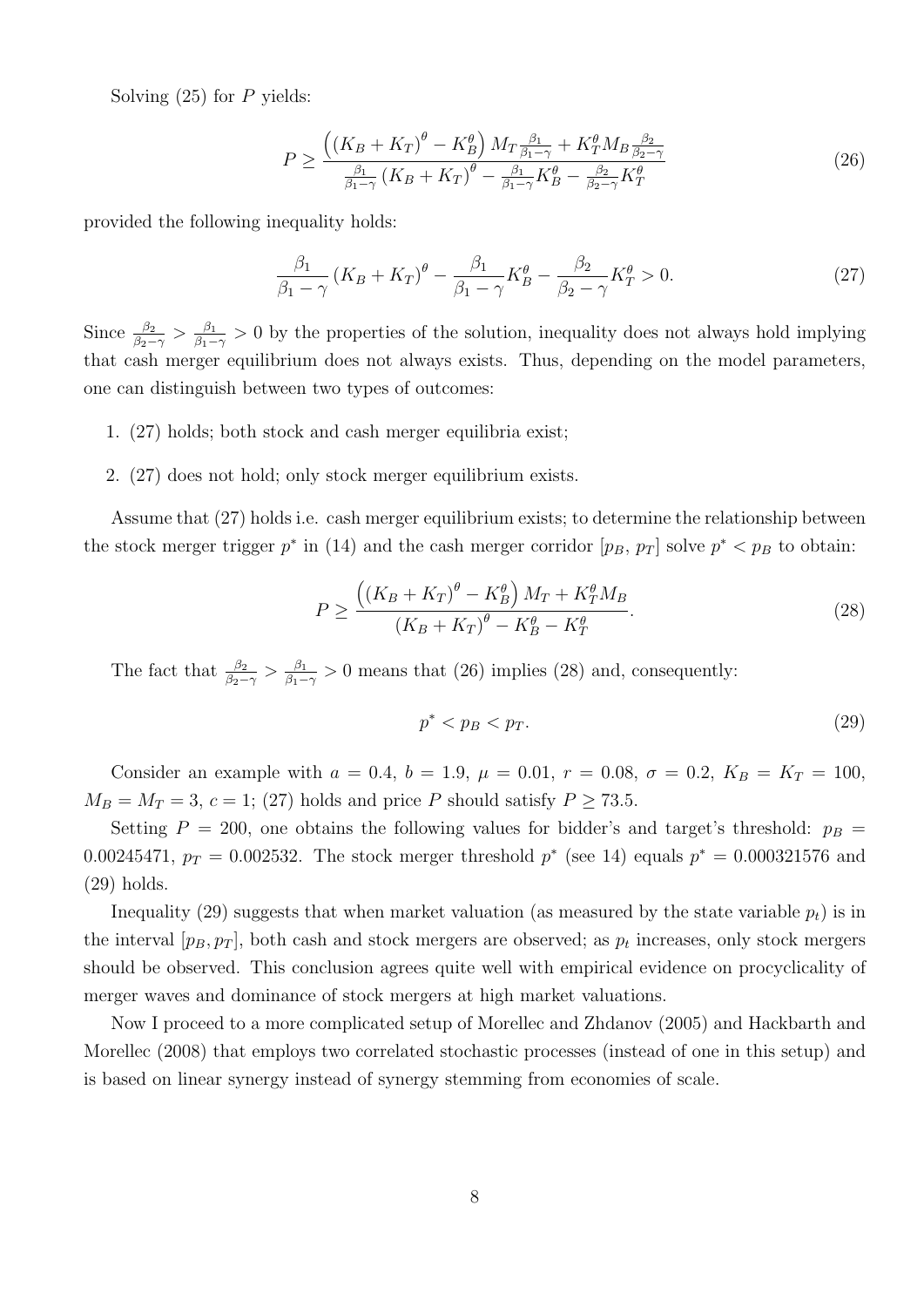### <span id="page-8-0"></span>3 Stock vs. cash mergers under linear merger synergy

I follow Morellec and Zhdanov (2005) and Hackbarth and Morellec (2008) in the setup of my model. Consider an industry consisting of two firms (bidder and target) with capital stock K and  $Q$ ; present value of the cash flows of the firms are X and Y that are governed by the stochastic differential equations:

<span id="page-8-2"></span>
$$
dX_t = \mu_X X_t dt + \sigma_X X_t dW_t^X \tag{30}
$$

<span id="page-8-3"></span>
$$
dY_t = \mu_Y Y_t dt + \sigma_Y Y_t dW_t^Y \tag{31}
$$

where  $W_t^X$  and  $W_t^Y$  are standard correlated Brownian motions with correlation coefficient  $\rho$ ;  $\mu_X$ ,  $\mu_Y$ ,  $\sigma_X$  and  $\sigma_Y$  are constants such that  $\mu_X < r$ ,  $\mu_Y < r$ ,  $\sigma_X > 0$  and  $\sigma_Y > 0$  and r is the risk-free interest rate.

Assume also that investors are risk-neutral.

In case of a merger, combined value of the merged firms equals:

<span id="page-8-1"></span>
$$
V(X,Y) = KX + QY + \alpha (K + Q) (X - Y),
$$
\n(32)

where  $KX$  is the pre-merger value of the bidder;

KY is the pre-merger value of the target;

 $\alpha$  is positive and reflects merger synergy;

 $\alpha (K+Q)(X-Y)$  is the merger surplus.

It follows from [\(32\)](#page-8-1) that for the merger to be profitable, the bidder should have higher valuations per unit capital than the target; it means that the roles of bidder and target are pre-determined as opposed to Lambrecht (2004) where any of the firms can act as a bidder. 'Valuation per unit capital' may be thought of as Tobin's q or M/B ratio.

I choose the complete information setup of Hackbarth and Morellec (2008) as opposed to incomplete information with learning as in Morellec and Zhdanov (2005) for better comparison with the results from the previous section; both Morellec and Zhdanov (2005) and Hackbarth and Morellec (2008) assume that the option to merger has infinite horizon.

First I briefly repeat the results of the stock merger as in Morellec and Zhdanov (2005) and Hackbarth and Morellec (2008), and then I solve this model for the cash takeover game (I follow the same order as in Section [2\)](#page-3-0).

### <span id="page-8-4"></span>3.1 Stock mergers

Stock merger is modeled as a simultaneous game with bidder and target giving up their premerger values of the firms to get a share in the new merged entity.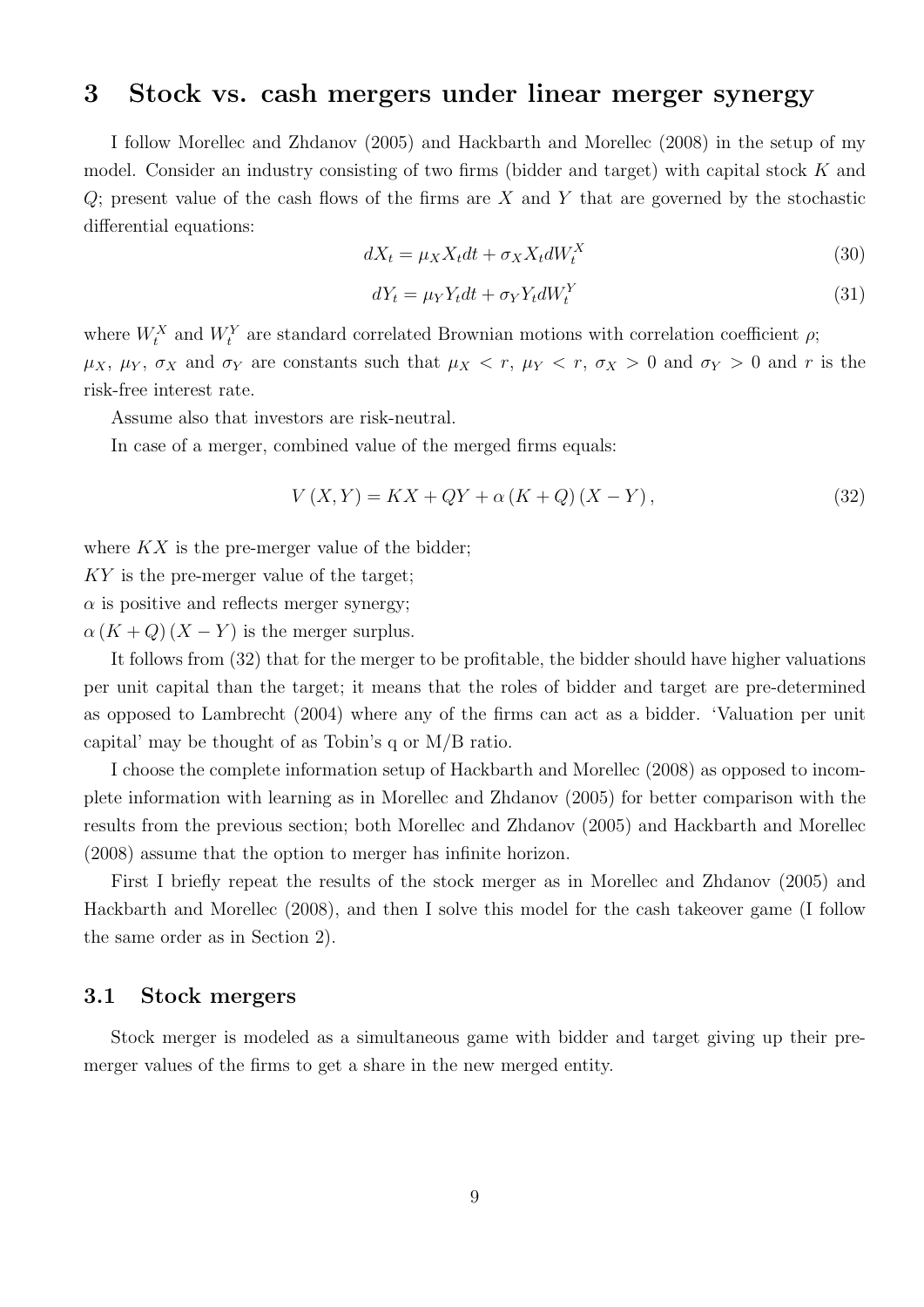Payoffs to the bidder  $P_B^s$  and to the target  $P_T^s$  at the stock merger are as follows:

<span id="page-9-0"></span>
$$
P_B^s(X, Y) = \max(s_B V(X, Y) - KX, 0)
$$
  
\n
$$
P_T^s(X, Y) = \max((1 - s_B) V(X, Y) - QY, 0),
$$
\n(33)

where  $s_B$  is the share of the merged entity accruing to the bidder.

In the continuation region option to the bidder  $O^{Bs}$  and to the target  $O^{Ts}$  satisfy the following differential equations:

$$
rO^{Bs} = \frac{1}{2}\sigma_X^2 X^2 O_{XX}^{Bs} + \frac{1}{2}\sigma_Y^2 Y^2 O_{YY}^{Bs} + \rho \sigma_X \sigma_Y X Y O_{XY}^{Bs} + \mu_X O_X^{Bs} + \mu_Y O_Y^{Bs}
$$
(34)

$$
rO^{Ts} = \frac{1}{2}\sigma_X^2 X^2 O_{XX}^{Ts} + \frac{1}{2}\sigma_Y^2 Y^2 O_{YY}^{Ts} + \rho \sigma_X \sigma_Y X Y O_{XY}^{Ts} + \mu_X O_X^{Ts} + \mu_Y O_Y^{Ts}
$$
(35)

subject to the following value-matching conditions:

$$
O^{Bs}(X^s, Y^s) = s_B V(X^s, Y^s) - K X^s \tag{36}
$$

$$
O^{Ts}(X^s, Y^s) = (1 - s_B)V(X^s, Y^s) - QY^s,
$$
\n(37)

where  $X^S$  and  $Y^S$  is the stock exercise bound.

Though options to both bidder and target depend on two stochastic processes  $X(30)$  $X(30)$  and Y [\(31\)](#page-8-3), but since the payoffs  $P_B^s$  and  $P_T^s$  are both linear in X and Y, it is demonstrated in Morellec and Zhdanov (2005) and Hackbarth and Morellec (2008) that terms and timing of the mergers can be solved in terms of the ratio  $R = \frac{X}{Y}$  $\frac{X}{Y}$  .

In particular, option values to bidder and target satisfy:

$$
O^{Bs}(X,Y) = Y(s_BV(R^*,1) - KR^*)\left(\frac{R}{R^*}\right)^{\lambda_2}
$$
  
\n
$$
O^{Ts}(X,Y) = Y((1-s_B)V(R^*,1) - Q)\left(\frac{R}{R^*}\right)^{\lambda_2},
$$
\n(38)

where  $R^s$  is the stock merger threshold:

$$
R^s = \frac{\lambda_2}{\lambda_2 - 1},\tag{39}
$$

 $s_B$  is the share of the merged firm accruing to the bidder:

$$
s_B = \frac{K}{K+Q},\tag{40}
$$

and  $\lambda_2$  is the positive root of the equation:

$$
\frac{1}{2} \left( \sigma_X^2 - 2\rho \sigma_X \sigma_Y + \sigma_Y^2 \right) \lambda \left( \lambda - 1 \right) + \left( \mu_X - \mu_Y \right) \lambda = r - \mu_Y. \tag{41}
$$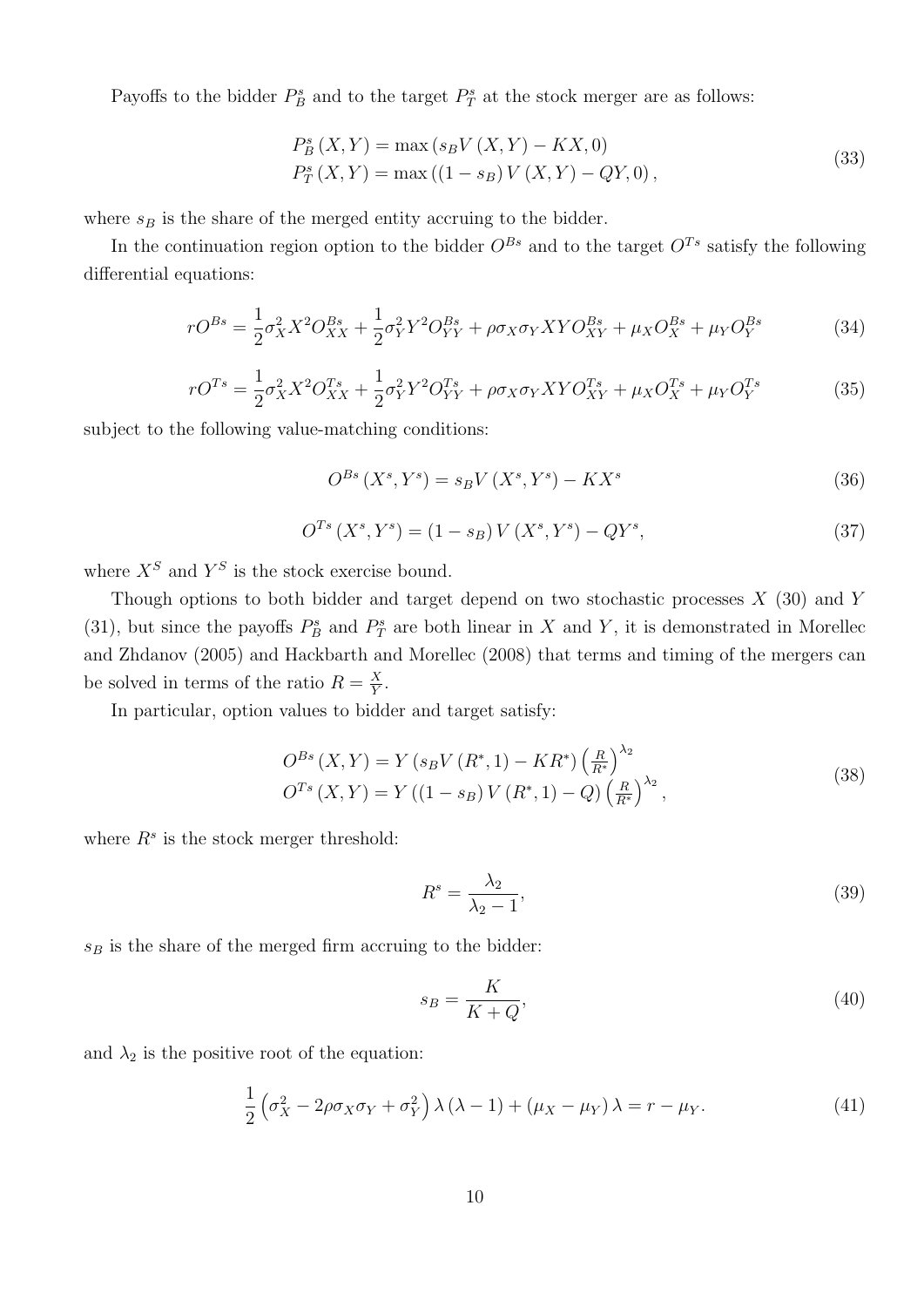Merger occurs as soon as process  $R = \frac{X}{Y}$  $\frac{X}{Y}$  first hits the threshold  $R^s = \frac{\lambda_2}{\lambda_2 - \lambda_3}$  $\frac{\lambda_2}{\lambda_2-1}$  from below. This result is similar in spirit to the one in Lambrecht (2004) where the state variable  $p_t$  also needs to hit the threshold  $p^*$  from below.

Morellec and Zhdanov (2005) and Hackbarth and Morellec (2008) also demonstrate that the stock merger equilibrium coincides with the central-planner equilibrium where the central planner is maximizing merger surplus. It means that the payoff of the central planner equals:

$$
P_{CP}^{s}(X,Y) = \max(V(X,Y) - KX - QY,0) =
$$
  
= max(\alpha (K + Q) (X - Y), 0), (42)

and the option to the central planner  $O^{CPs}$  equals the sum of bidder's  $O^{Bs}$  and target's  $O^{Ts}$  options:

$$
O^{CPs}(X,Y) = Y(V(R^*,1) - KR^* - Q)\left(\frac{R}{R^*}\right)^{\lambda_2} =
$$
  
=  $Y(\alpha(K+Q)(R^*-1))\left(\frac{R}{R^*}\right)^{\lambda_2}.$  (43)

Solution to the stock merger problem summarized in this section will provide the benchmark for the cash merger problem presented in the next section.

### <span id="page-10-1"></span>3.2 Cash mergers and market valuation

The bidder offers a lump-sum price  $P$  for the whole firm of the target. Payoffs to the bidder  $P_B^c$ and to the target  $P_T^c$  at the cash merger are as follows:

$$
P_B^c(X, Y) = \max(V(X, Y) - KX - P, 0) =
$$
  
=  $\max(QY + \alpha(K + Q)(X - Y) - P, 0)$   

$$
P_T^c(X, Y) = \max(P - QY, 0)
$$
 (44)

In the continuation region options to the bidder  $O^{Bc}$  and to the target  $O^{Tc}$  satisfy the following differential equations:

$$
rO^{Bc} = \frac{1}{2}\sigma_X^2 X^2 O_{XX}^{Bc} + \frac{1}{2}\sigma_Y^2 Y^2 O_{YY}^{Bc} + \rho \sigma_X \sigma_Y X Y O_{XY}^{Bc} + \mu_X O_X^{Bc} + \mu_Y O_Y^{Bc}
$$
(45)

$$
rO^{Tc} = \frac{1}{2}\sigma_Y^2 Y^2 O_{YY}^{Tc} + \mu_Y O_Y^{Tc}
$$
\n(46)

subject to the following value-matching conditions:

<span id="page-10-0"></span>
$$
O^{Bc}(X^c, Y^c) = QY^c + \alpha (K + Q)(X^c - Y^c) - P \tag{47}
$$

$$
O^{Tc}(X^c, Y^c) = P - QY^c,\tag{48}
$$

where  $X^c$  and  $Y^c$  is the exercise boundary.

Since the value function of the bidder  $O^{Bc}(X^c, Y^c)$  [\(47\)](#page-10-0) is not homogeneous neither in X, nor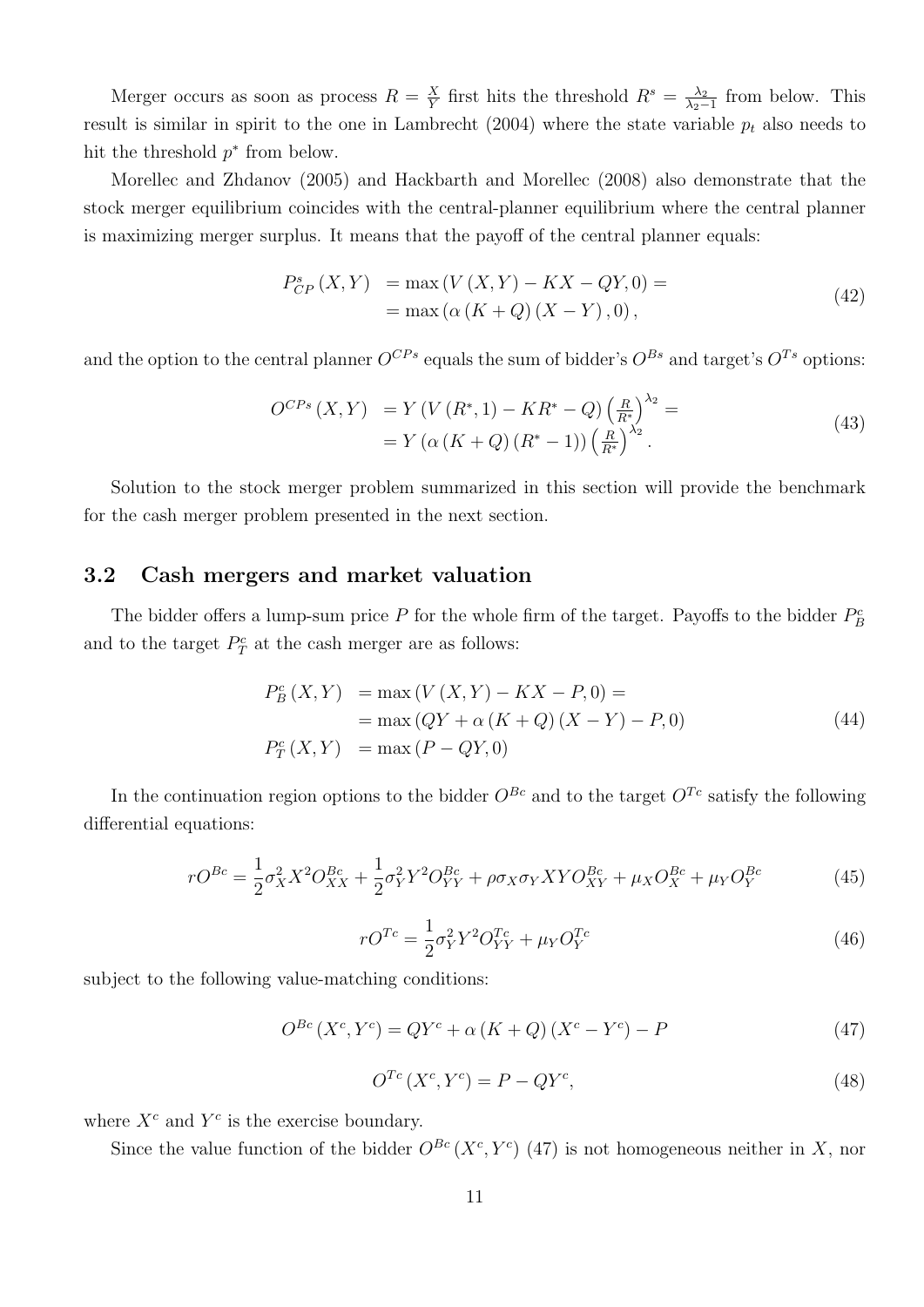in Y, it is not possible to reduce the solution to the ratio  $\frac{X}{Y}$  as it was done for the stock mergers in Morellec and Zhdanov (2005) and Hackbarth and Morellec (2008) (see Section [3.1\)](#page-8-4) and I have to rely on numerical methods to solve this problem.

I use Longstaff and Schwartz (2001) least squares Monte Carlo (LSM) approach that is relatively simple and convenient for multi-factor models<sup>[3](#page-11-0)</sup>.

Parameter calibration for LSM Least squares approach requires setting a finite time horizon (as opposed to infinite horizon in the original papers); for the major part of the solution I choose a horizon of 5 years  $(T=5)$ . Remaining parameters are set as follows:

- risk-free interest rate  $r = 0.06$ , dividend payout rates for the bidder  $\delta_X = 0.005$  and for the target  $\delta_Y = 0.035$  implying drifts of  $\mu_X = 0.055$  and  $\mu_Y = 0.025$ , volatilities  $\sigma_X = 0.2$ and  $\sigma_Y = 0.2$ , correlation between stochastic processes of the firms  $\rho = 0.75$  are set as in Hackbarth and Morellec (2008) (see Table I on page 1227);
- estimation is based on  $N = 100,000$  paths as in Longstaff and Schwartz (2001) with  $y = 10$ exercise points per year for the sample simulation in Table [5](#page-17-0) and interchangeably  $y = 10$  and  $y = 50$  otherwise<sup>[4](#page-11-1)</sup>;
- though Hackbarth and Morellec (2008) consider mergers of equals with  $K = Q$ , Andrade, Mitchell, and Stafford (2001) report that the median relative size of the target was 11.7% in 1973-1998; that is why I set the capital stock of the bidder  $K = 100$  and of the target  $Q = 12$ ;
- initial values of X and Y are set to  $X_0 = Y_0 = 1$  implying that 1) both bidder and target are neither undervalued, nor overvalued and 2) initial merger synergy computed as  $\alpha (X_0 - Y_0) (K + Q)$  is zero;
- lump-sum price P offered for the whole firm of the target is set to  $P = 12$  implying zero merger premium for the target;
- synergy parameter  $\alpha$  is set to  $\alpha = 0.4$  resulting in reasonable merger premium of 22% for cash merger and 52% for stock merger over a 5-year horizon (see Table [2\)](#page-14-0).

Since the solution for the cash merger based on LSM hinges on the assumption about chosen finite horizon, it is not directly comparable to the infinite-horizon solution derived in Morellec and Zhdanov (2005) and Hackbarth and Morellec (2008) and presented in Section [3.1.](#page-8-4) Thus, I need to solve stock merger problem using LSM with finite horizon too.

<span id="page-11-0"></span><sup>3</sup>MATLAB codes for LSM estimation are available from the author on demand.

<span id="page-11-1"></span> $4v=50$  was used in the original paper by Longstaff and Schwartz (2001).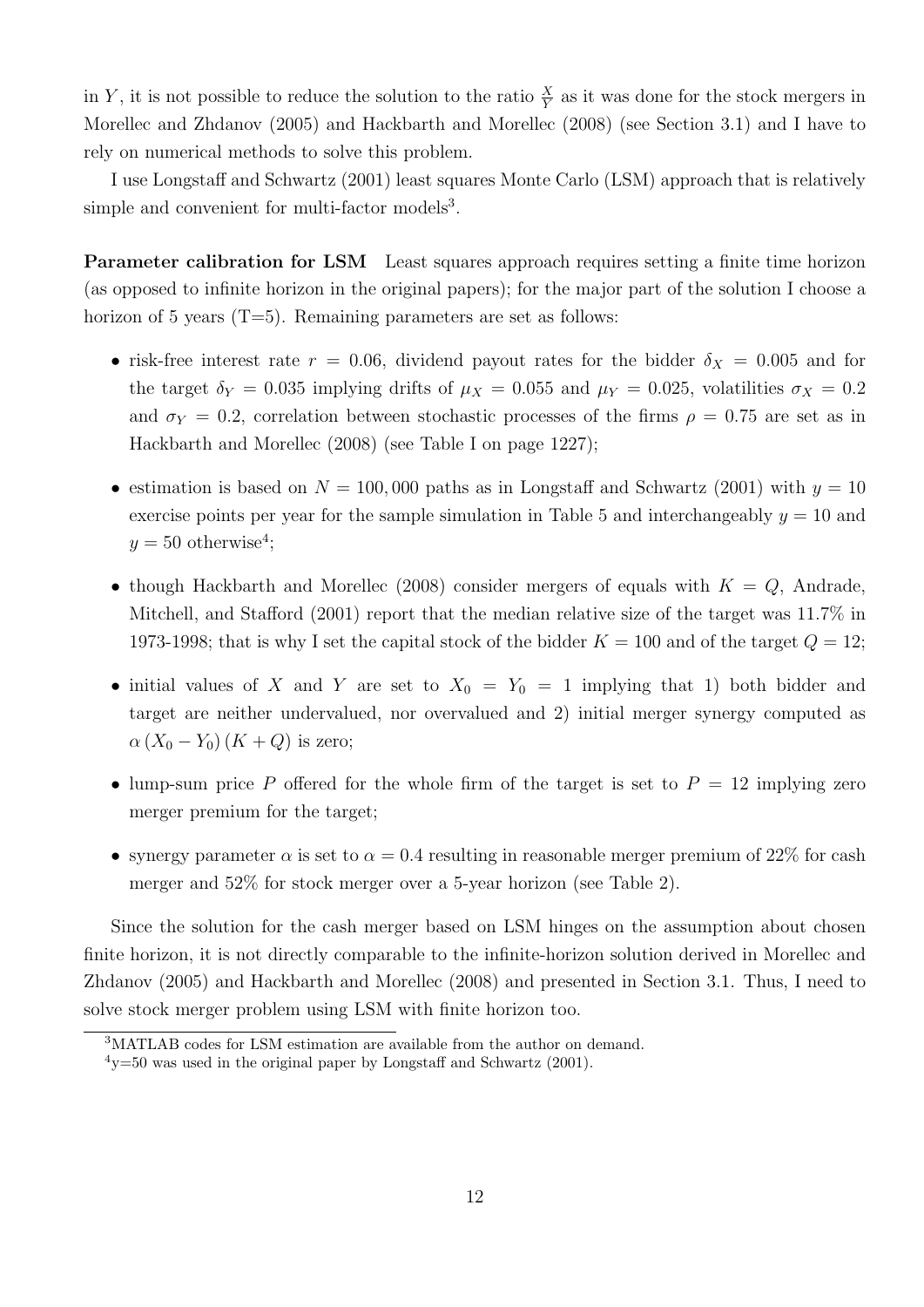#### LSM: short algorithm description for both cash and stock merger problems

- 1. simulate X and Y obtaining N simulation paths for  $y$  exercise points per year;
- 2. compute state variables and payoffs:

cash: state variables for the bidder  $S_B = V(X, Y) - KX = QY + \alpha (K + Q) (X - Y)$ , for the target  $S_T = QY$ ; payoffs to the bidder  $P_B^c = \max(QY + \alpha (K+Q) (X-Y) - P, 0)$  and to the target  $P_T^c =$  $\max (P - QY, 0);$ stock: state variable for the central planner  $S_{CP} = \alpha (X - Y) (K + Q);$ payoff to the central planner  $P_{CP} = \max(\alpha (K+Q) (X-Y), 0).$ 

Appendix [A](#page-23-1) explains in detail why it is possible to solve the stock merger problem from the point of view of central planner setting  $s_B = \frac{K}{K+1}$  $\frac{K}{K+Q}$  and provided  $\alpha(K+Q) > Q$  (that can be rewritten as  $\frac{K}{K+Q} > 1 - \alpha$ ) is satisfied; in this paper  $\frac{K}{K+Q} = 0.8929 > 1 - \alpha = 0.6$ .

3. apply LSM as follows<sup>[5](#page-12-0)</sup>:

cash: for the merger option to be exercised at some point both bidder and target should independently prefer immediate exercise to option continuation at this point; stock: central planner should prefer immediate exercise to continuation;

4. compute option values:

cash: to the bidder  $O_{LSM}^{Bc}$  and to the target  $O_{LSM}^{Tc}$  as sample mean;

stock: to the central planner  $O_{LSM}^{CPs}$  as sample mean; separately to the bidder  $O_{LSM}^{Bs}$  and to the target  $O_{LSM}^{Ts}$  as sample mean of discounted payoffs at exercise to the bidder  $(s_BV(X^s, Y^s) - KX^s)e^{-rt}$ and to the target  $((1 - s_B)V(X^s, Y^s) - QY^s)e^{-rt_{ex}}$   $(t_{ex}$  is the time of option exercise);

5. compute average market valuation<sup>[6](#page-12-1)</sup>  $MARKET_{LSM}^{c}$  ( $MARKET_{LSM}^{s}$ ), average merger premium  $PREM_{LSM}^c$  ( $PREM_{LSM}^s$ ), and average ratio  $R_{LSM}^c$  ( $R_{LSM}^s$ ) at the time of exercise using the sub-sample of paths where the merger is exercised at some point as a mean of the following quantities:  $\frac{KX_{LSM}^c + QY_{LSM}^c}{K+Q}$  $\Big(\frac{K X_{LSM}^s + Q Y_{LSM}^s }{K+Q}$ ),  $\frac{P}{QY^c} - 1 \left( \frac{(1-s_B)V(X^s,Y^s)}{QY^s} - 1 \right)$  and  $\frac{X^c}{Y^c}$  $\left( \underline{X}^{s}\right)$  $\overline{Y^s}$ .

Table [1](#page-14-0) presents the results of LSM simulations over different time horizons: 1, 5, 25 and 50 years together with the result for infinite horizon based on Morellec and Zhdanov (2005) and Hackbarth and Morellec (2008) (see Section [3.1](#page-8-4) for detailed derivations).

Option values to the players increase as time horizon becomes longer; for the stock merger case, option values converge monotonically to the infinite horizon option which is perfectly intuitive. 'Total' for cash merger options is always lower than for respective stock merger options reflecting the fact that stock merger is the 'first-best' choice as shown in Morellec and Zhdanov (2005), Hackbarth and Morellec (2008) and, though for a different setup, in Lambrecht (2004).

<span id="page-12-0"></span><sup>&</sup>lt;sup>5</sup>As regressors, I use a constant and the first three powers of the state variable.

<span id="page-12-1"></span> $6$ There are only two firms in the model and, consequently, market valuation depends on X and Y only.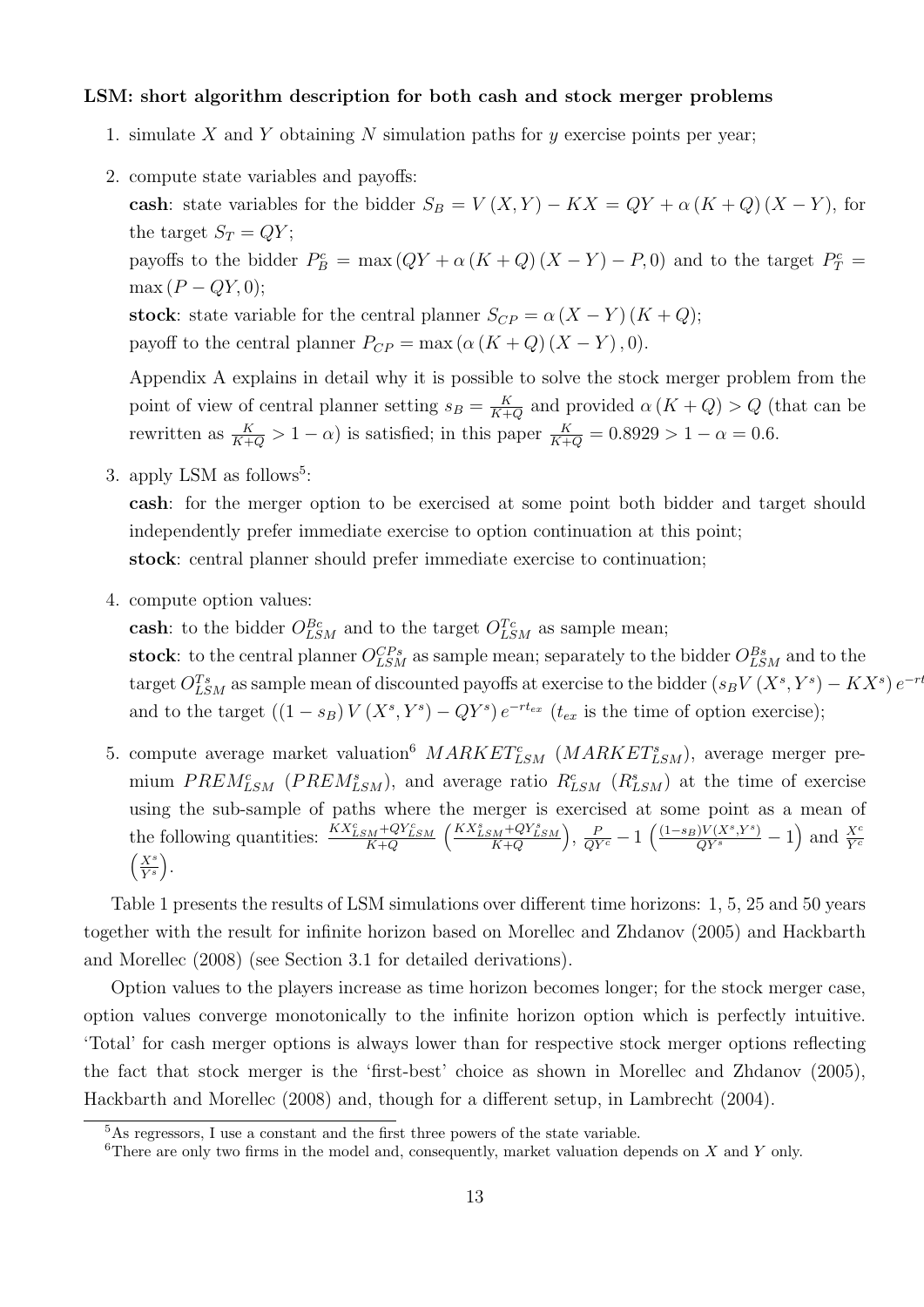<span id="page-13-0"></span>

Figure 1: Exercise boundaries for the stock and cash mergers separately at  $T = 5$ ,  $y = 10$  and remaining parameters as above

Market valuation as measured by  $MARKET_{LSM}^c$  for cash merger and  $MARKET_{LSM}^s$  for stock mergers demonstrates desired behavior: for all of the estimated time horizons, market valuation for cash merger is always lower than the market valuation for the stock merger; to prove that this relationship holds generally, I will simulate a cross-section of mergers and conduct regression analysis later in the paper.

The behavior of merger premium of the stock merger  $PREM_{LSM}^s$  has one quite striking property: while the size of the premium remains quite reasonable over 1-year and 5-year horizon (18% and 52% respectively), it becomes very high over 50-year horizon (689%) and reaches even higher level of 1066% over an infinite horizon.

Average ratio  $\frac{X^s}{Y^s}$  for the stock merger  $(R_{LSM}^s)$  also climbs very high over an infinite horizon reaching the level of 9.24, whereas the same ratio for the cash merger remains reasonable.

These large (and unrealistic) magnitudes may suggest that firms do not really consider horizons of such length; that is why the choice of 5-year horizon seems quite appropriate.

Table [2](#page-14-0) compares the results of LSM estimation over 1-year and 5-year horizon for different number of exercise point per year: 10 and 50. Results suggest that loss in computational accuracy when switching from 50 to 10 exercise points per year is acceptable, whereas gains in computational speed are significant; henceforth, I conduct LSM estimation based on 10 exercise points per year  $(y = 10)$ .

Finally, Figures [1](#page-13-0) illustrates exercise boundaries for the stock and cash mergers separately for the benchmark example with  $T = 5$  and  $y = 10$  (for estimation results see row 4 of Table [2\)](#page-14-0), whereas Figure [2](#page-16-0) puts them together for better comparison.

Figure [2](#page-16-0) demonstrates that when capital valuations of both bidder and target are relatively high, only stock mergers should be observed; on the contrary, when valuations are relatively low, both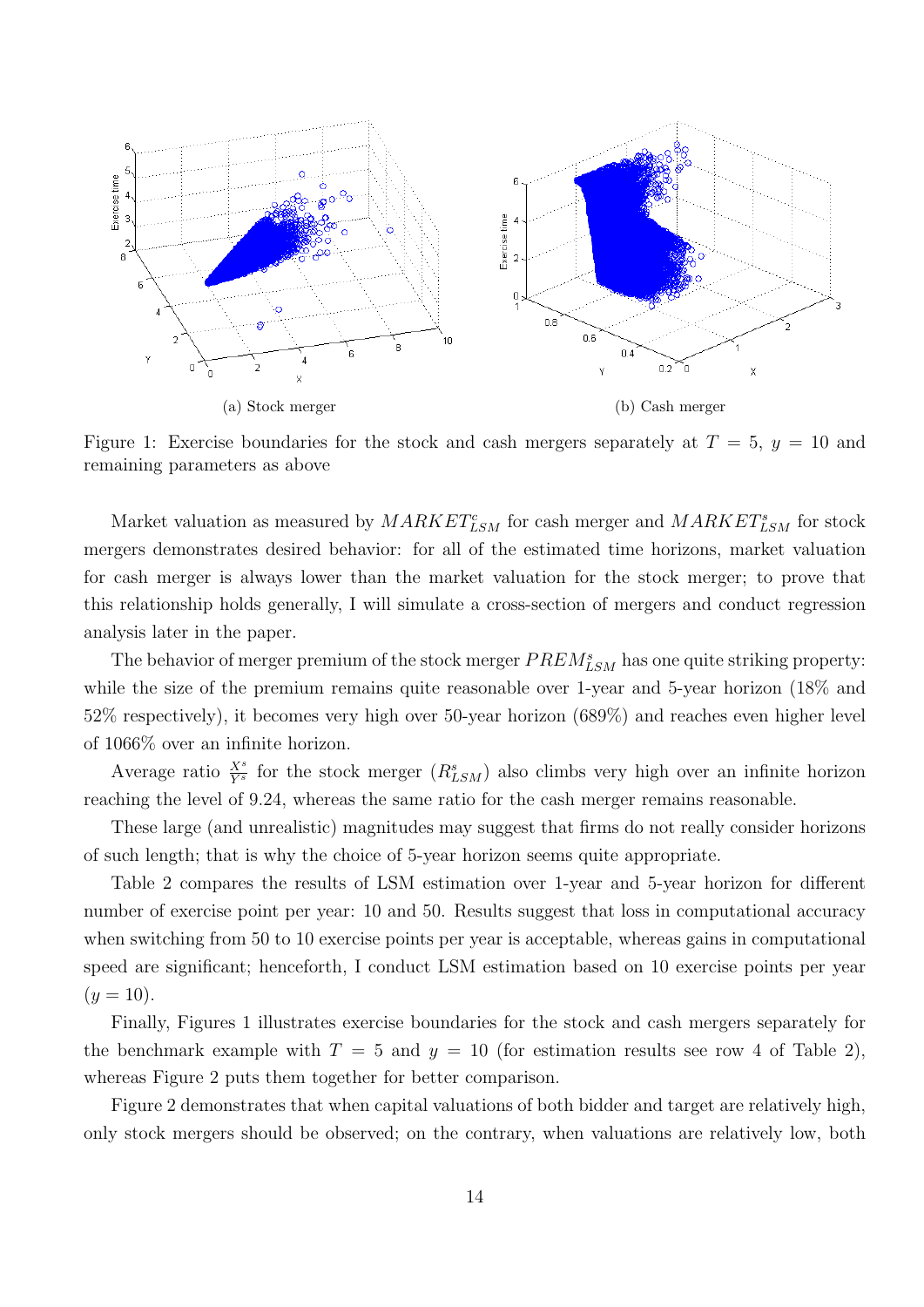<span id="page-14-0"></span>

| stock<br>1.14<br>2.98<br>$7.69\,$<br>9.24<br>$1.41\,$<br>$R_{LSM}$<br>$\cosh$<br>$1.26\,$<br>1.77<br>$\overline{1.11}$<br>2.40<br>$\frac{PREM_{LSM}}{\mathrm{cash}}$ stock<br>10.66<br>$\overline{0.18}$<br>2.56<br>$0.53\,$<br>8.65<br>$\overline{0.44}$<br>$\frac{11}{0.22}$<br>0.63<br>$MARKET_{LSM}$<br>stock<br>13.21<br>$1.09\,$<br>1.38<br>3.82<br>$\frac{\text{cash}}{0.90}$<br>1.25<br>1.54<br>8.72<br>$\frac{\text{total}}{1.92}$<br>$\sqrt{4.40}$<br>16.6<br>$\frac{O_{LSM}^{Te}}{0.49}$<br>0.94<br>$1.08\,$<br><b>16:0</b><br>$\cosh$<br>$\frac{O_{LSM}^{Be}}{1.43}$<br>$\sqrt{3.47}$<br>$7.64\,$<br>0.00<br>27.57<br>22.07<br>30.51<br>$\frac{\text{total}}{\text{3.19}}$<br>8.74<br>10.56<br>$\frac{\sum_{LSM}^{Ts}}{1.10}$<br>stock<br>3.03<br>$\!7.64$<br>0.55<br>2.09<br>$\ddot{4}$ :<br>Г7.<br>С<br>g<br>LSI<br>25<br>E<br>ນລ |
|-------------------------------------------------------------------------------------------------------------------------------------------------------------------------------------------------------------------------------------------------------------------------------------------------------------------------------------------------------------------------------------------------------------------------------------------------------------------------------------------------------------------------------------------------------------------------------------------------------------------------------------------------------------------------------------------------------------------------------------------------------------------------------------------------------------------------------------------------|
|                                                                                                                                                                                                                                                                                                                                                                                                                                                                                                                                                                                                                                                                                                                                                                                                                                                 |
|                                                                                                                                                                                                                                                                                                                                                                                                                                                                                                                                                                                                                                                                                                                                                                                                                                                 |
|                                                                                                                                                                                                                                                                                                                                                                                                                                                                                                                                                                                                                                                                                                                                                                                                                                                 |
|                                                                                                                                                                                                                                                                                                                                                                                                                                                                                                                                                                                                                                                                                                                                                                                                                                                 |
|                                                                                                                                                                                                                                                                                                                                                                                                                                                                                                                                                                                                                                                                                                                                                                                                                                                 |
|                                                                                                                                                                                                                                                                                                                                                                                                                                                                                                                                                                                                                                                                                                                                                                                                                                                 |
|                                                                                                                                                                                                                                                                                                                                                                                                                                                                                                                                                                                                                                                                                                                                                                                                                                                 |
|                                                                                                                                                                                                                                                                                                                                                                                                                                                                                                                                                                                                                                                                                                                                                                                                                                                 |
|                                                                                                                                                                                                                                                                                                                                                                                                                                                                                                                                                                                                                                                                                                                                                                                                                                                 |
|                                                                                                                                                                                                                                                                                                                                                                                                                                                                                                                                                                                                                                                                                                                                                                                                                                                 |
|                                                                                                                                                                                                                                                                                                                                                                                                                                                                                                                                                                                                                                                                                                                                                                                                                                                 |
|                                                                                                                                                                                                                                                                                                                                                                                                                                                                                                                                                                                                                                                                                                                                                                                                                                                 |
|                                                                                                                                                                                                                                                                                                                                                                                                                                                                                                                                                                                                                                                                                                                                                                                                                                                 |
|                                                                                                                                                                                                                                                                                                                                                                                                                                                                                                                                                                                                                                                                                                                                                                                                                                                 |

Table 1: LSM simulation results over different time horizons Table 1: LSM simulation results over different time horizons

Table 2: Comparison of LSM simulation results over 1-year and 5-year time horizon for 10 and 50 exercise points per year Table 2: Comparison of LSM simulation results over 1-year and 5-year time horizon for 10 and 50 exercise points per year

| $R_{LSM}$      | stock                              | 1.14                               | 1.14                        | $1.40\,$ | 1.41 |
|----------------|------------------------------------|------------------------------------|-----------------------------|----------|------|
|                | $\operatorname{cash}$              | $\boxed{1.09}$                     | $1.11\,$                    | $1.23\,$ | 1.26 |
| $PREM_{LSM}$   | stock                              | $\frac{81}{18}$                    | $\overline{0.18}$           | 0.52     | 0.53 |
|                | $\overline{\operatorname{cash}}$   |                                    | $\frac{10}{\sqrt{11}}$      | 0.20     | 0.22 |
| $MARKET_{LSM}$ | stock                              | 1.09                               | 1.09                        | 1.38     | 1.38 |
|                | $\cosh$                            | $\frac{66}{10}$                    | 0.99                        | $1.02\,$ | 1.02 |
|                |                                    | $\frac{\text{total}}{\text{1.92}}$ | 1.92                        | 4.40     | 4.40 |
| cash           |                                    |                                    | $\frac{O^{Tc}_{LSM}}{0.50}$ | 0.94     | 0.94 |
|                | $\frac{O_{LSM}^{BC}}{1.42}$        |                                    | 1.43                        | 3.46     | 3.47 |
|                | $\frac{\text{total}}{\text{3.20}}$ |                                    | 3.19                        | 8.67     | 8.74 |
| stock          | $\frac{5T_{LSM}^s}{1.11}$          |                                    | $1.10\,$                    | 3.00     | 3.03 |
|                | isr<br>Ta                          | 2.09                               | 2.09                        | 79.g     | 5.71 |
|                |                                    | PS.                                |                             | PS.      |      |
| ŀ              |                                    |                                    |                             | ω        | ഥ    |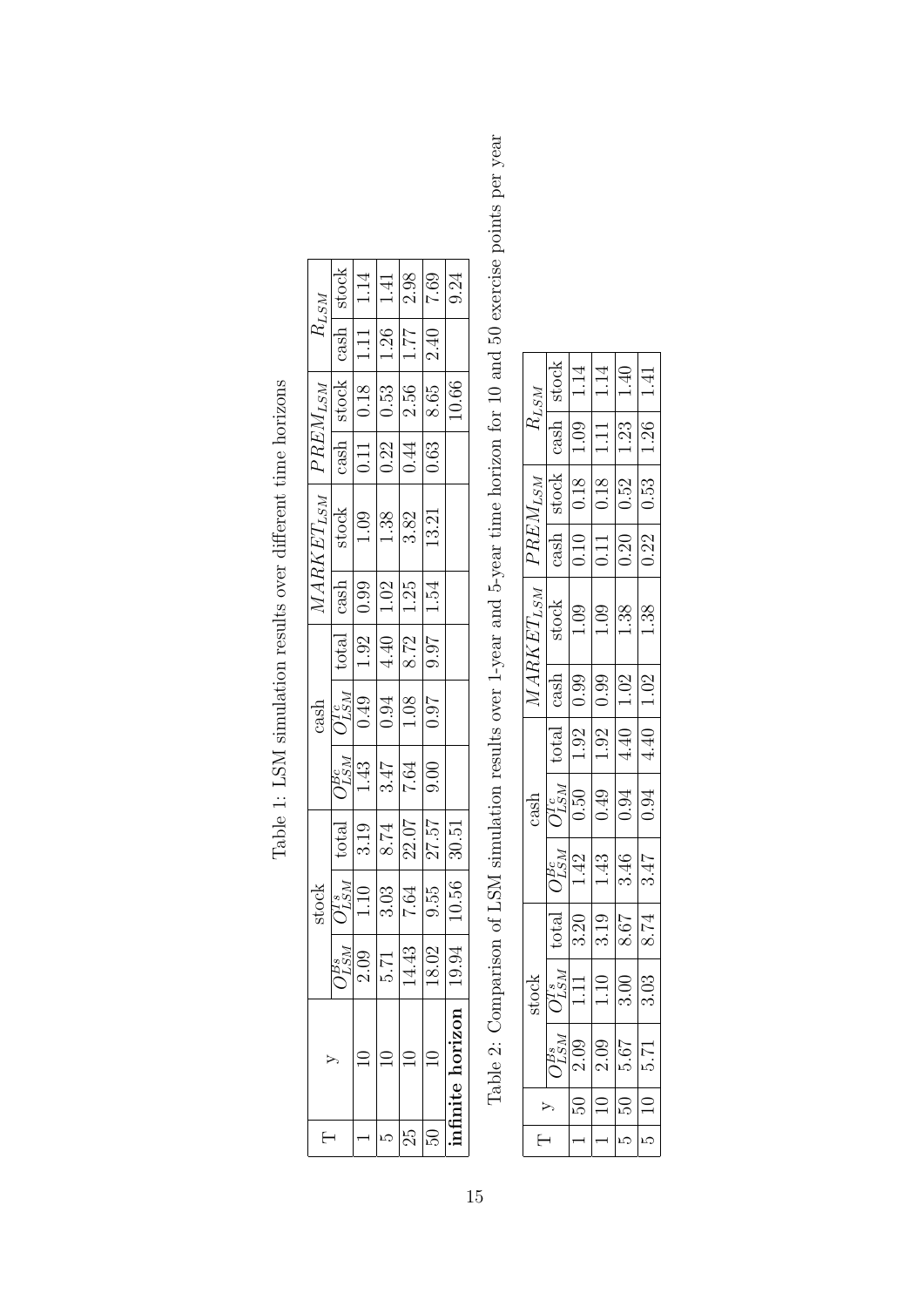<span id="page-15-0"></span>

|            |                                                                                                |                                                                                                                        | 1.41                                                                                      | 2.98                                                         | $7.69\,$  | 9.24            |  |
|------------|------------------------------------------------------------------------------------------------|------------------------------------------------------------------------------------------------------------------------|-------------------------------------------------------------------------------------------|--------------------------------------------------------------|-----------|-----------------|--|
| $R_{LSM}$  | $\begin{tabular}{ c c c c } \hline cash & stock \\ \hline 1.18 & 1.14 \\ \hline \end{tabular}$ |                                                                                                                        | $\frac{1.18}{1.37}$                                                                       | 2.50                                                         | 5.48      |                 |  |
|            |                                                                                                |                                                                                                                        |                                                                                           | 2.56                                                         | $8.65\,$  | 10.66           |  |
|            |                                                                                                |                                                                                                                        |                                                                                           | 0.28                                                         | 0.29      |                 |  |
|            |                                                                                                | $\begin{tabular}{c c} \hline \textit{MARK ET}_{LSM} \\\hline cash & stock \\\hline 1.09 & 1.09 \\\hline \end{tabular}$ | $1.38\,$                                                                                  | 3.82                                                         | 13.21     |                 |  |
|            |                                                                                                |                                                                                                                        | $1.31\,$                                                                                  | 3.37                                                         | 11.92     |                 |  |
|            |                                                                                                |                                                                                                                        |                                                                                           | $\frac{1001}{2.77}$ $\frac{1.96}{7.96}$ $\frac{1.57}{27.57}$ |           |                 |  |
|            |                                                                                                |                                                                                                                        | $\begin{array}{c} \cosh \\ \hline O_{LSM}^{Tc} \\ \hline 1.24 \\ \hline 1.69 \end{array}$ | $1.25$                                                       | 0.66      |                 |  |
|            |                                                                                                | $\frac{O_{LSM}^{Be}}{1.53}$<br>1.53                                                                                    |                                                                                           | 20.32                                                        | $26.91\,$ |                 |  |
|            |                                                                                                |                                                                                                                        | $\frac{1}{3.19}$<br>$\frac{1}{8.74}$                                                      | $\frac{22.07}{ }$                                            | 27.57     | 30.51           |  |
| stock<br>Ω |                                                                                                | $\frac{\overline{O^{Ts}_{LSM}}}{1.10}$                                                                                 |                                                                                           | $\frac{56}{100}$                                             |           | .0.56           |  |
|            | $\eta_{LSM}^{BS}$                                                                              | 2.09                                                                                                                   | 5.71                                                                                      | 14.43                                                        | 18.02     | 19.94           |  |
|            |                                                                                                |                                                                                                                        |                                                                                           |                                                              |           | mfinite horizon |  |
| Е          |                                                                                                |                                                                                                                        | ഥ                                                                                         | 25                                                           |           |                 |  |

Table 3: LSM simulation results over different time horizons: P=-0.6 + 1.35QY Table 3: LSM simulation results over different time horizons:  $P = -0.6 + 1.35 QY$ 

Table 4: Comparison of LSM simulation results over 1-year and 5-year time horizon for 10 and 50 exercise points per year: P=-0.6 + Table 4: Comparison of LSM simulation results over 1-year and 5-year time horizon for 10 and 50 exercise points per year:  $P = -0.6 + 1.35QY$ 

| $R_{LSM}$      | stock                                  | 1.14                        | 1.14                                         | 1.40        | 1.41 |
|----------------|----------------------------------------|-----------------------------|----------------------------------------------|-------------|------|
|                | $\cosh$                                | 1.17                        | 1.18                                         | $1.35\,$    | 1.87 |
|                | stock                                  | 0.18                        | 0.18                                         | 0.52        | 0.53 |
| $PREM_{LSM}$   | cash                                   | 0.30                        | 0.30                                         | 0.29        | 0.29 |
| $MARKET_{LSM}$ | stock                                  | 1.09                        | 1.09                                         | 1.38        | 1.38 |
|                |                                        |                             | $rac{64}{1.08}$ $rac{10}{1.2}$ $rac{1}{2.3}$ |             | 1.31 |
|                | total                                  | 2.75                        | 2.77                                         | <b>7.81</b> | 7.96 |
| $\cosh$        | $\overline{\frac{O_{LSM}^{Tc}}{1.29}}$ |                             | $1.24\,$                                     | 1.71        | 1.69 |
|                |                                        | $\frac{O_{LSM}^{Bc}}{1.46}$ |                                              | 6.09        | 6.27 |
|                | $\frac{\text{total}}{\text{3.20}}$     |                             | 3.19                                         | $8.67\,$    | 8.74 |
| stock          | $O_{LSM}^{Ts}$                         | $1.11\,$                    | $1.10\,$                                     | 3.00        | 3.03 |
|                | ря<br>LS                               | 2.09                        | 2.09                                         | 5.6         | Ņ    |
|                |                                        |                             |                                              |             |      |
|                |                                        | ł                           | ł                                            | IJ          | ഥ    |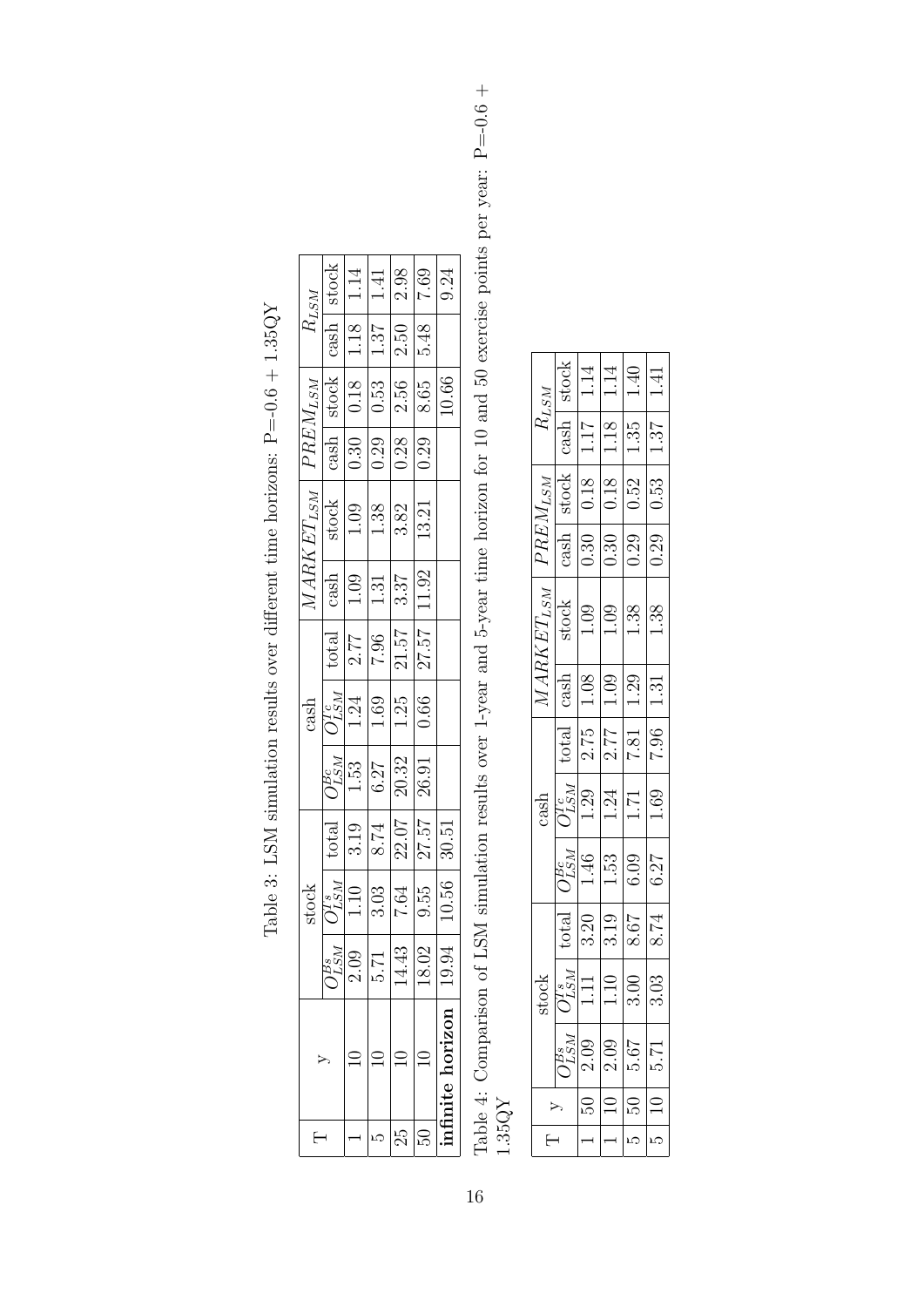<span id="page-16-0"></span>

Figure 2: Exercise boundaries for the stock and cash mergers at  $T = 5$ ,  $y = 10$  and remaining parameters as above

cash and stock merger may be observed. Taking into account the fact that correlation between X and Y is positive in this example ( $\rho = 0.75$ ), one concludes that when market valuation (as measured by weighted average of firm's valuations) is high, stock mergers should be observed, whereas at low market valuations both types of merger may be observed.

Tables [3](#page-15-0) and [4](#page-15-0) provide estimation results for the price P computed as  $P = -0.6 + 1.35QY$  with parameters estimated from a sample of cash mergers; one can see that for this functional form of P cash mergers demonstrate the same long-run behavior as stock mergers:  $MARKET_{LSM}^{c}$  and  $R_{LSM}^{c}$ increase significantly over 50-year horizon; on the contrary, cash merger premium  $PREM_{LSM}^c$  stays under  $35\%$  due to the scific functional form of P. However, on 5-year horizon there is no huge qualitative difference between constant price  $P$  as in Tables [1](#page-14-0) and [2](#page-14-0) and linear price  $P$  as in Tables [3](#page-15-0) and [4;](#page-15-0) for the rest of the Section, I use the first setup with constant price P.

In order to conduct more general test of a hypothesis that stock mergers should be observed at high market valuations, and cash mergers should occur at low market valuations, I simulate a sample of 1000 merger situations (without initially specifying the type of a merger) with majority of input parameters drawn from independent uniform distributions (see Table [5](#page-17-0) for details).

A fragment of 15 simulated merger situations is presented in Appendix [B,](#page-24-0) in Table [9](#page-25-0) (estimation results) and Table [10](#page-26-0) (input parameters).

One can easily see that though the sum of bidder's and target's stock merger options is always greater than the sum of cash merger options (reflecting the fact that stock merger is the 'first-best'),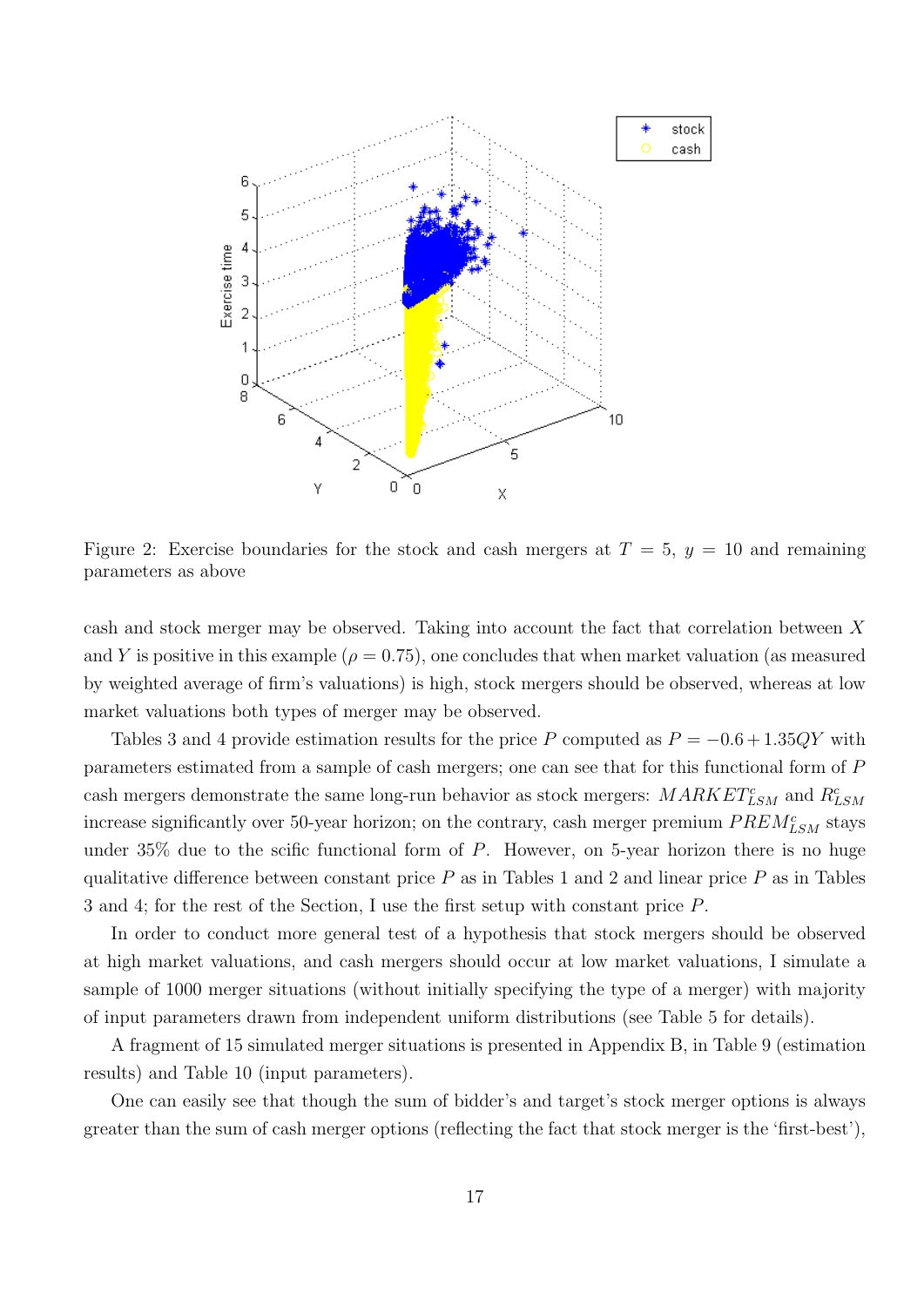<span id="page-17-0"></span>

| Parameter      | Benchmark      |                |              | Sample simulation rule |  |  |
|----------------|----------------|----------------|--------------|------------------------|--|--|
|                | example        | U[a,b]         |              | Other                  |  |  |
|                |                | a              | b            |                        |  |  |
| T              | $\overline{5}$ |                |              | $=5$                   |  |  |
| $\mathbf{y}$   | 10             |                |              | $=10$                  |  |  |
| $\mathbf r$    | 0.06           | 0.04           | 0.08         |                        |  |  |
| $\delta_X$     | 0.005          | $\overline{0}$ | 0.01         |                        |  |  |
| $\delta_Y$     | 0.035          | 0.03           | 0.04         |                        |  |  |
| $\sigma_X$     | 0.2            | $0.15\,$       | 0.25         |                        |  |  |
| $\sigma_Y$     | 0.2            | 0.15           | 0.25         |                        |  |  |
| $\rho$         | 0.75           | $-1$           | $\mathbf{1}$ |                        |  |  |
| K              | 100            | 75             | 125          |                        |  |  |
| Q              | 12             | 9              | 15           |                        |  |  |
| $\alpha$       | 0.4            | 0.35           | 0.45         |                        |  |  |
| $X_0$          | 1              | 0.5            | 2.5          |                        |  |  |
| $Y_0$          | $\mathbf{1}$   |                |              | $= X_0$ $= QY_0$       |  |  |
| $\overline{P}$ | 12             |                |              |                        |  |  |

Table 5: Parameters calibration

 $U[a, b]$  stands for uniform distribution with parameters a and b.

Parameters  $Y_0$  and P are set so as to ensure that initial synergy and initial merger premium are both equal to zero (as in estimations in Tables [1](#page-14-0) and [2\)](#page-14-0).

<span id="page-17-1"></span>Drifts are  $\mu_X = r - \delta_X$ ,  $\mu_Y = r - \delta_Y$ .

#### Table 6: Payoff matrix

|        | Target |       |  |  |  |  |  |  |
|--------|--------|-------|--|--|--|--|--|--|
|        |        | STOCK |  |  |  |  |  |  |
| Bidder |        |       |  |  |  |  |  |  |
|        |        |       |  |  |  |  |  |  |

but in some cases both bidder's and target's stock merger options are greater than respective cash merger options, and in the remainder of cases target's stock option is greater than target's cash options, whereas bidder's stock option is smaller than bidder's cash option.

Generally, when both stock and cash merger options are available to the players, the payoff matrix of the game looks like the one presented in Table [6.](#page-17-1) Each player has two pure strategies: play CASH or play  $STOCK$ ; if players' strategies do not match, then payoffs to both players are zero.

It is easy to see that there are two Nash equilibria in this game: play CASH, CASH and play  $STOCK, STOCK$ . Depending on the relative size of payoffs, one needs to distinguish between two following situations in order to formulate rules of equilibrium selection:

1.  $O_{LSM}^{Bs} \geq O_{LSM}^{Be}$  and  $O_{LSM}^{Ts} > O_{LSM}^{Tc}$ ; see, for example, row 2 of Table [9.](#page-25-0) It means that Nash equilibrium  $STOCK$ ,  $STOCK$  is both payoff and risk dominant over Nash equilibrium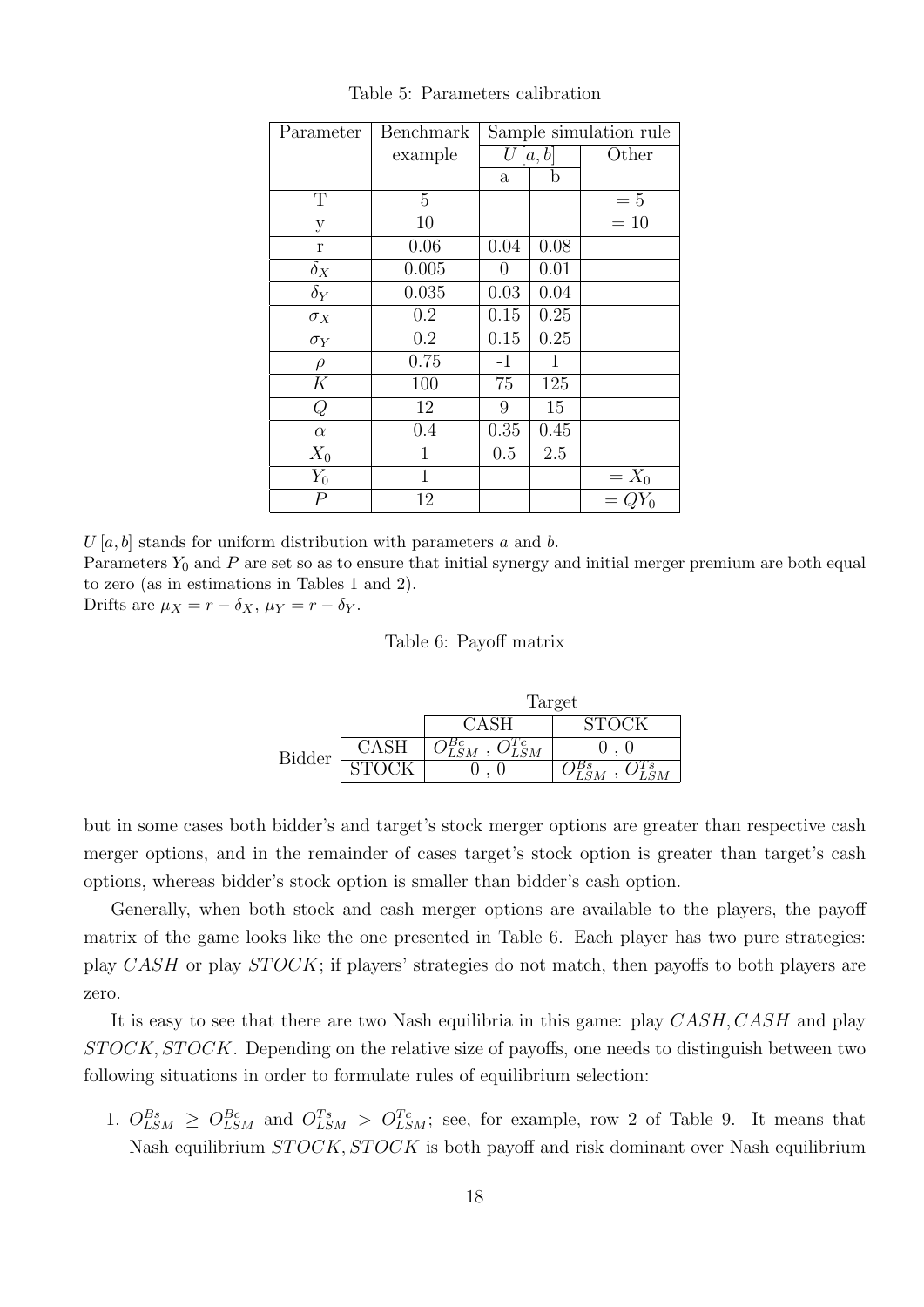|  | Table 7: Regression analysis |  |
|--|------------------------------|--|
|  |                              |  |

<span id="page-18-0"></span>

|                              | Probit        | Logit          |
|------------------------------|---------------|----------------|
| constant                     | $-10.24256**$ | $-16.82325***$ |
|                              | $(-7.97)$     | $(-7.92)$      |
| $MARKET_{LSM}$               | $-11.72748**$ | $-21.26603**$  |
|                              | $(-13.18)$    | $(-11.99)$     |
| $\boldsymbol{r}$             | 76.8797**     | 138.9899**     |
|                              | (8.23)        | (7.91)         |
| $\delta_X$                   | $-111.3395**$ | $-198.6983**$  |
|                              | $(-4.00)$     | $(-3.97)$      |
| $\sigma_X$                   | 24.03141**    | 42.40887**     |
|                              | (7.54)        | (7.29)         |
| $\sigma_Y$                   | $-6.76513*$   | $-11.16768*$   |
|                              | $(-2.38)$     | $(-2.23)$      |
| $\rho$                       | $-3.874487**$ | $-7.021367**$  |
|                              | $(-13.32)$    | $(-12.12)$     |
| Q                            | .0093608      |                |
|                              | (1.70)        |                |
| $X_0$                        | 16.77087**    | 30.33026**     |
|                              | (12.85)       | (11.78)        |
| Pseudo $R^2$                 | 0.6747        | 0.6726         |
| LR $\chi^2$                  | 755.82        | 753.5          |
| p-value of LR                | 0.0000        | 0.0000         |
| Number of observations       | 1000          | 1000           |
| Goodness-of-fit Pearson test | OK            | OK             |

Only last specification shown; z-score values in parentheses;  $5\%$  and  $1\%$  significance levels denoted by  $*$ and \*\* respectively.

 $CASH, CASH$ ; thus, rational players should both agree on playing  $STOCK, STOCK$ .

2.  $O_{LSM}^{Bs} < O_{LSM}^{Be}$  and  $O_{LSM}^{Ts} > O_{LSM}^{Tc}$ ; see, for example, row 1 of Table [9.](#page-25-0) It means that neither of equilibria is payoff dominant; thus, Nash equilibria  $CASH, CASH$  and  $STOCK, STOCK$ are played with the same probability.

Having established equilibrium selection rules, I proceed to regression analysis using the simulated sample.

Table [7](#page-18-0) demonstrates that  $MARKET_{LSM}$  has negative effect on probability of a cash merger in both probit and logit models: coefficient on  $MARKET_{LSM}$  is negative and statistically significant at the 1% significance level.

Thus, regression analysis in Table [7](#page-18-0) shows that in this setup, cash mergers should be observed at low market valuations, and stock mergers should be observed at high market valuations agreeing with empirical evidence on dominance of stock mergers at high market valuations.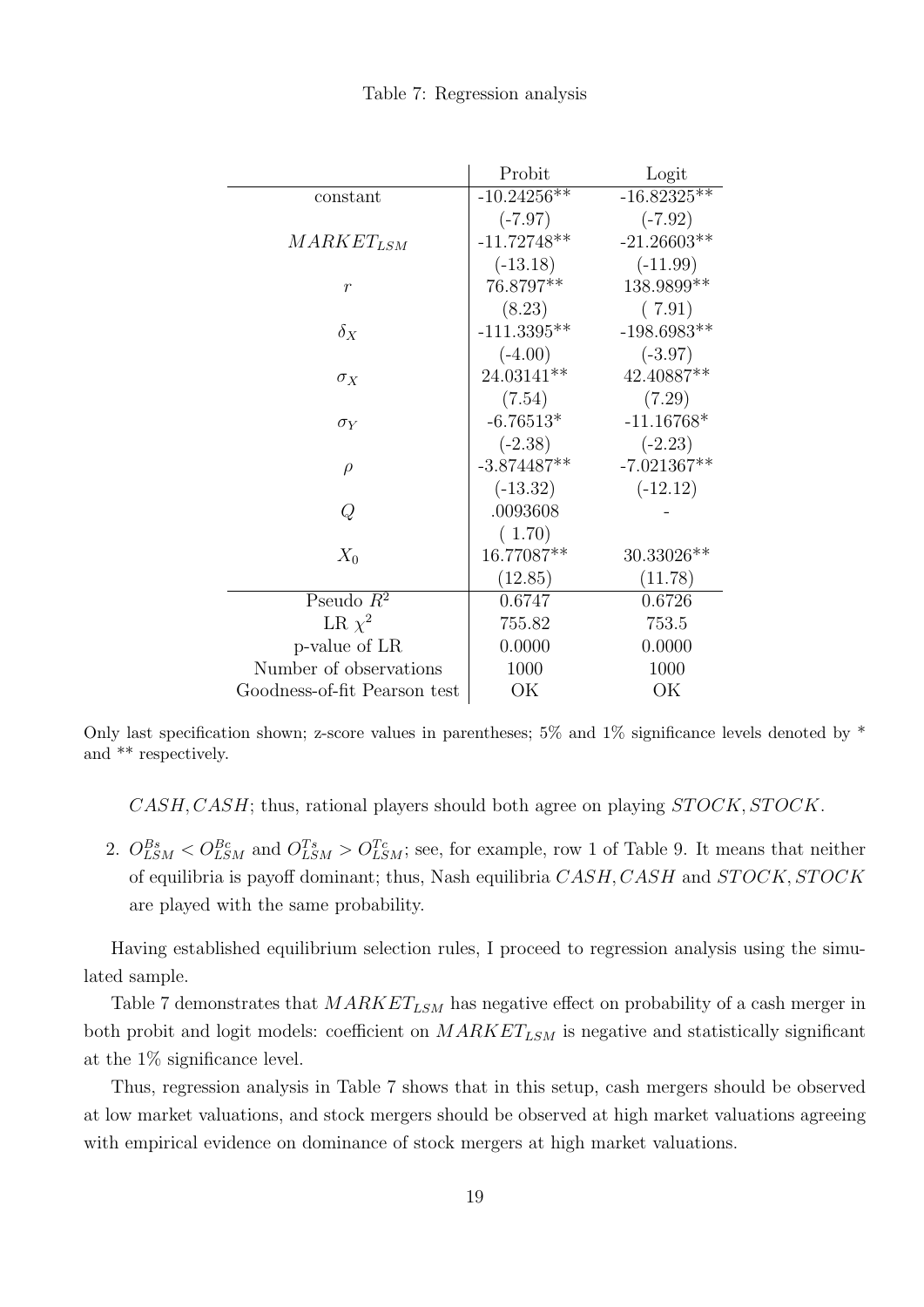## <span id="page-19-0"></span>4 Dynamics of the intra-industry mergers

This section is based on the results for stock mergers obtained in Lambrecht (2004) and uses the same definitions as Section [2,](#page-3-0) in particular: option value to firm 1 equals:

$$
OM_1(p_t) = (c (p^*)^{\gamma} (s_1 (K_1 + K_2)^{\theta} - K_1^{\theta}) - M_1) (\frac{p_t}{p^*})^{\beta_2}
$$
\n(49)

option value to firm 2 equals:

$$
OM_2(p_t) = (c (p^*)^{\gamma} ((1 - s_1) (K_1 + K_2)^{\theta} - K_2^{\theta}) - M_2) (\frac{p_t}{p^*})^{\beta_2}
$$
(50)

globally optimal threshold  $p^*$  is:

<span id="page-19-1"></span>
$$
p^* = \left(\frac{\beta_2}{\beta_2 - \gamma} \frac{M_1 + M_2}{c\left((K_1 + K_2)^{\theta} - K_1^{\theta} - K_2^{\theta}\right)}\right)^{\frac{1}{\gamma}}
$$
(51)

share of firm 1 equals:

<span id="page-19-2"></span>
$$
s_1 = \frac{M_1\left((K_1 + K_2)^{\theta} - K_2^{\theta}\right) + M_2 K_1^{\theta}}{(M_1 + M_2)\left(K_1 + K_2\right)^{\theta}}.
$$
\n(52)

Consider an industry consisting of three firms that differ in capital stock  $(K_1, K_2$  and  $K_3)$  and merger costs  $(M_1, M_2, M_3)$ . Assume that only two firms can merge at a time, but later this combined entity may merge with the third firm. The questions are: What is the optimal order in which firms should merge? How does it change with changes in initial capital allocation? How does market valuation influence merger process in the industry?

Without loss of generality, assume that in the first step firm 1 merges with firm 2 creating firm 12; in the second step, the merged firm 12 merges with firm 3.

Solving backwards, one needs first to determine the terms and timing of the merger between firm 12 and firm 3; using the formulas above yields:

$$
p_2 = \left(\frac{\beta_2}{\beta_2 - \gamma} \frac{M_1 + M_2 + M_3}{c\left((K_1 + K_2 + K_3)^\theta - (K_1 + K_2)^\theta - K_3^\theta\right)}\right)^{\frac{1}{\gamma}}
$$
(53)

for the optimal timing of merger  $p_2$ ;

<span id="page-19-3"></span>
$$
OM_{12}(p_t) = \left( cp_2^{\gamma} \left( s_{12} \left( K_1 + K_2 + K_3 \right)^{\theta} - \left( K_1 + K_2 \right)^{\theta} \right) - M_1 - M_2 \right) \left( \frac{p_t}{p_2} \right)^{\beta_2} = B p_t^{\beta_2}
$$
\n
$$
(54)
$$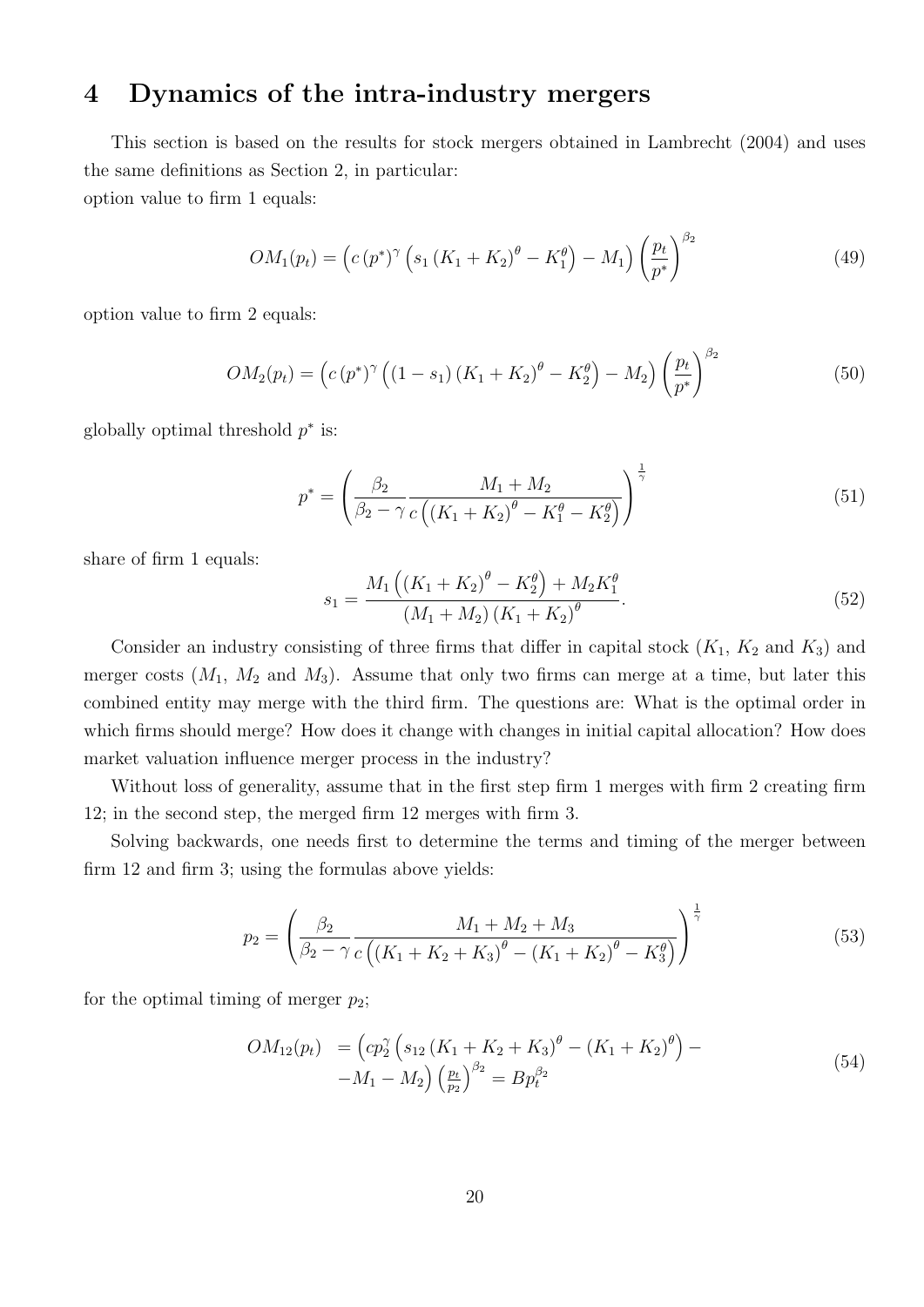for the option value to firm<sup>[7](#page-20-0)</sup> 12  $OM_{12}$ ;

<span id="page-20-1"></span>
$$
OM_3(p_t) = \left( cp_2^{\gamma} \left( (1 - s_{12}) \left( K_1 + K_2 + K_3 \right)^{\theta} - K_3^{\theta} \right) - M_3 \right) \left( \frac{p_t}{p_2} \right)^{\beta_2} \tag{55}
$$

for the option value to firm 3  $OM_3$ ;

$$
s_{12} = \frac{(M_1 + M_2) \left( (K_1 + K_2 + K_3)^{\theta} - K_3^{\theta} \right) + M_3 (K_1 + K_2)^{\theta}}{(M_1 + M_2 + M_3) (K_1 + K_2 + K_3)^{\theta}}
$$
(56)

for the share of firm 12 in the new entity  $s_{12}$ .

Now we are back to the first stage: firm 1 is merging with firm 2 to create a new firm 12. The benefit from merging is twofold: first, participating firms share synergy stemming directly from the merger; second, they acquire the opportunity to merge with the firm 3 later to get even more benefits from this new merger.

The option to merge of firm  $1 \cdot OM_1$  reflects this twofold benefit and satisfies the following value matching and smooth pasting conditions:

$$
OM_1(p_1) = cp_1^{\gamma} \left( s_1 \left( K_1 + K_2 \right)^{\theta} - K_1^{\theta} \right) - M_1 + s_1 O M_{12} =
$$
  
=  $cp_1^{\gamma} \left( s_1 \left( K_1 + K_2 \right)^{\theta} - K_1^{\theta} \right) - M_1 + s_1 B p_1^{\beta_2}$  (57)

$$
OM_1'(p_1) = c\gamma p_1^{\gamma - 1} \left( s_1 \left( K_1 + K_2 \right)^{\theta} - K_1^{\theta} \right) + s_1 B \beta_2 p_1^{\beta_2 - 1} \tag{58}
$$

where  $p_1$  is the merger threshold for the merger between firm 1 and firm 2;  $s_1$  is the share of the new merged entity accruing to firm 1.

Applying the same logic as in Section [2.1](#page-3-1) yields that the option to firm 1 is of the form  $OM_1 =$  $Ap_t^{\beta_2}$ . Writing down corresponding conditions for firm 2 and solving for  $OM_1$  and for  $OM_2$  yields:

<span id="page-20-2"></span>
$$
OM_1(p_t) = \left( cp_1^{\gamma} \left( s_1 \left( K_1 + K_2 \right)^{\theta} - K_1^{\theta} \right) - M_1 + s_1 B p_1^{\beta_2} \right) \left( \frac{p_t}{p_1} \right)^{\beta_2} \tag{59}
$$

<span id="page-20-3"></span>
$$
OM_2(p_t) = (cp_1^{\gamma} ((1 - s_1) (K_1 + K_2)^{\theta} - K_2^{\theta}) - M_2 +
$$
  
 
$$
+ (1 - s_1) B p_1^{\beta_2}) (\frac{p_t}{p_1})^{\beta_2}
$$
 (60)

where the merger threshold  $p_1$  equals:

$$
p_1 = \left(\frac{\beta_2}{\beta_2 - \gamma} \frac{M_1 + M_2}{c\left((K_1 + K_2)^{\theta} - K_1^{\theta} - K_2^{\theta}\right)}\right)^{\frac{1}{\gamma}}
$$
(61)

<span id="page-20-0"></span> ${}^{7}B = \frac{cp_2^{\gamma}(s_{12}(K_1+K_2+K_3)^{\theta}-(K_1+K_2)^{\theta})-M_1-M_2}{\beta_2}$  $p_2^{\beta_2}$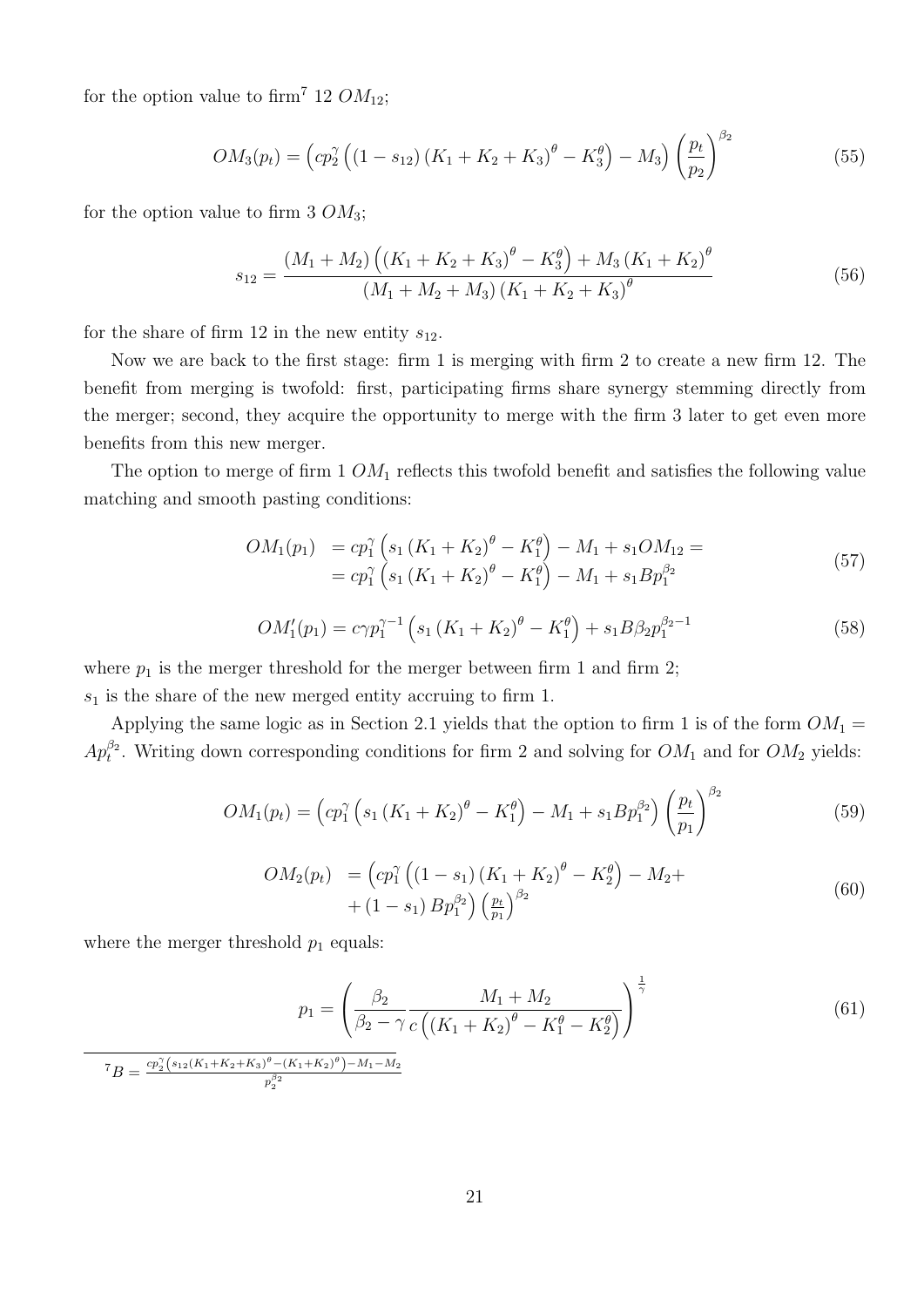and the share of the new firm 12 accruing to firm 1 is:

$$
s_1 = \frac{M_1\left((K_1 + K_2)^{\theta} - K_2^{\theta}\right) + M_2 K_1^{\theta}}{(M_1 + M_2)\left(K_1 + K_2\right)^{\theta}}.
$$
\n(62)

It is important to notice that neither merger threshold  $p_1$ , nor share of firm 1  $s_1$  change as compared to the baseline model without an option to merge with firm 3 later (compare  $p_1$  to  $p^*$  in  $(51)$  and  $s_1$  to  $s_1$  in  $(52)$ ). This means that the extension of the original model with an extra option does not drive away the equilibrium from being Pareto-optimal.

The strategy of the players now can be summarized as follows:

- 1.  $p_1 < p_2$  means that both mergers occur at optimal thresholds:
	- Firm 1 merges with firm 2 at  $p_1$  to establish a new firm 12;
	- Firm 12 merges with firm 3 at  $p_2$ .
- 2.  $p_1 \geq p_2$  means that one of the mergers happens at sub-optimal threshold<sup>[8](#page-21-0)</sup>:
	- Firm 1 merges with firm 2 at  $p_1$  to establish a new firm 12;
	- Firm 12 merges with firm 3 at the same (sub-optimal in this stage) threshold  $p_1$ . Option value of this merger is computed based on  $(54)$  and  $(55)$  using  $p_1$  rather than  $p_2$  as it would be at the optimal threshold.

Option values to the firms are  $OM_1$ ,  $OM_2$  and  $OM_3$  as in [\(59\)](#page-20-2), [\(60\)](#page-20-3) and [\(55\)](#page-20-1) respectively.

Table [8](#page-22-0) presents numerical examples for different initial capital allocations in the industry: equal firms with  $K_1 = K_2 = K_3 = 33$  (Panel A, least concentrated industry), firms of comparable size with  $K_1 = 20$ ,  $K_2 = 30$ ,  $K_3 = 50$  (Panel B), one large firm with  $K_3 = 80$  and two small firms with  $K_1 = K_2 = 10$  (Panel C, most concentrated industry).

The main conclusion drawn from Table [8](#page-22-0) is that stock mergers in more concentrated industries (Panel C) occur at higher market valuation (i.e. later) as compared to mergers in less concentrated industries (Panel A). Table [8](#page-22-0) also demonstrates that total value of options to merge  $OM$  is highest in Panel A and decreasing in industry concentration. Analysis in this Section should be extended to the industries with larger number of firms to obtain clearer picture.

<span id="page-21-0"></span><sup>&</sup>lt;sup>8</sup>I assume here that this is the merger in the second stage that occurs at sub-optimal threshold, but it can also be vice versa.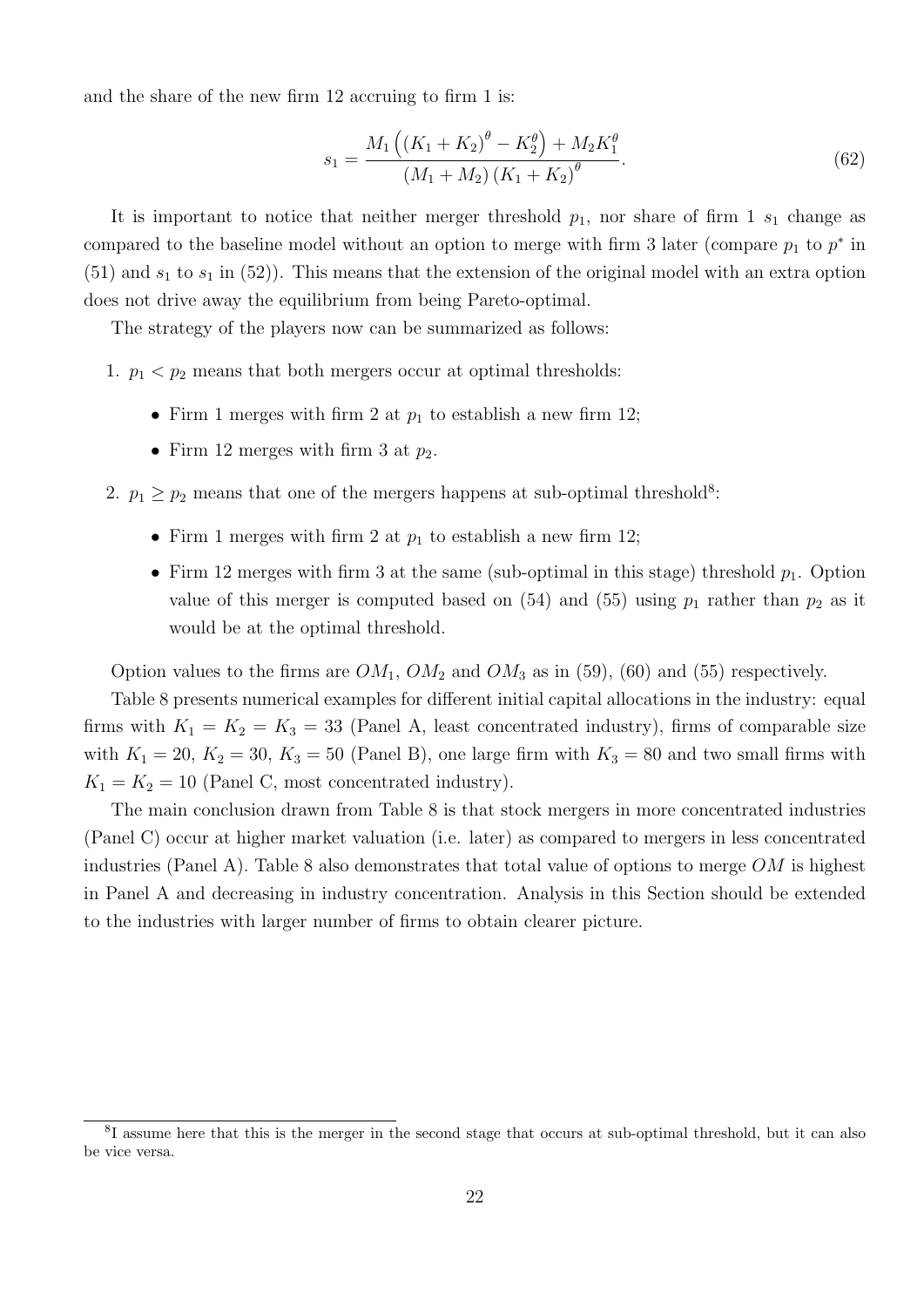<span id="page-22-0"></span>

| $p_1$ | $p_2$     | Firm 1 | Firm 2  | Firm 3               | Total  | Stage 1 | Stage 2  |
|-------|-----------|--------|---------|----------------------|--------|---------|----------|
|       |           |        | Panel A | $(HHI=3333)$         |        |         |          |
|       |           | $K_1$  | $K_2$   | $K_3$                | K      |         |          |
|       |           | 33     | 33      | 33                   | 99     |         |          |
|       |           | $OM_1$ | $OM_2$  | $OM_3$               | OM     |         |          |
| 1.928 | 1.947     | 17.131 | 17.131  | 8.500                | 42.763 | $1+2$   | $12 + 3$ |
| 1.928 | 1.947     | 17.131 | 8.500   | 17.131               | 42.763 | $1 + 3$ | $13 + 2$ |
| 1.928 | 1.947     | 8.500  | 17.131  | 17.131               | 42.763 | $2 + 3$ | $23 + 1$ |
|       |           |        |         |                      |        |         |          |
|       |           |        |         | Panel B $(HHI=3800)$ |        |         |          |
|       |           | $K_1$  | $K_2$   | $K_3$                | K      |         |          |
|       |           | 20     | 30      | 50                   | 100    |         |          |
|       |           | $OM_1$ | $OM_2$  | $OM_3$               | OM     |         |          |
| 2.053 | 1.817     | 10.229 | 15.945  | 14.280               | 40.454 | $1+2$   | $12 + 3$ |
| 2.150 | 2.009     | 8.805  | 7.370   | 23.935               | 40.109 | $1 + 3$ | $13 + 2$ |
| 1.947 | 2.356     | 3.872  | 13.219  | 22.887               | 39.978 | $2 + 3$ | $23 + 1$ |
|       |           |        |         |                      |        |         |          |
|       |           |        | Panel C | $(HHI = 6600)$       |        |         |          |
|       |           | $K_1$  | $K_2$   | $K_3$                | K      |         |          |
|       |           | 10     | 10      | 80                   | 100    |         |          |
|       |           | $OM_1$ | $OM_2$  | $OM_3$               | OM     |         |          |
| 2.286 | 2.356     | 3.961  | 3.961   | 15.487               | 23.409 | $1+2$   | $12 + 3$ |
| 3.186 | $3.319\,$ | 2.046  | 1.158   | 19.450               | 22.654 | $1 + 3$ | $13+2$   |
| 3.186 | 3.319     | 1.158  | 2.046   | 19.450               | 22.654 | $2 + 3$ | $23 + 1$ |

Table 8: Intra-industry mergers

HHI denotes Herfindahl-Hirschman index:  $HHI = 10000 \frac{K_1^2 + K_2^2 + K_3^2}{K^2}$ .

K is total capital in the industry.

OM is the total value of options to merge.

Parameters are set as follows: merger costs  $M_i = 0.05K_i$ ,  $c = 1$ ,  $\gamma = 1.4$ ,  $\theta = 1.2$ ,  $\mu = 0.03$ ,  $\sigma = 0.2$ ,  $r = 0.06$  implying  $\beta_2 = 1.5$  so that the condition  $\gamma < \beta_2$  holds,  $p_0 = 1$ .

Value  $1 + 2$  in the column Stage 1 means that in the first stage firm 1 merges with firm 2 to create a new firm 12; analogously, value  $12 + 3$  in the column Stage 2 means that in the second stage firm 12 merges with firm 3.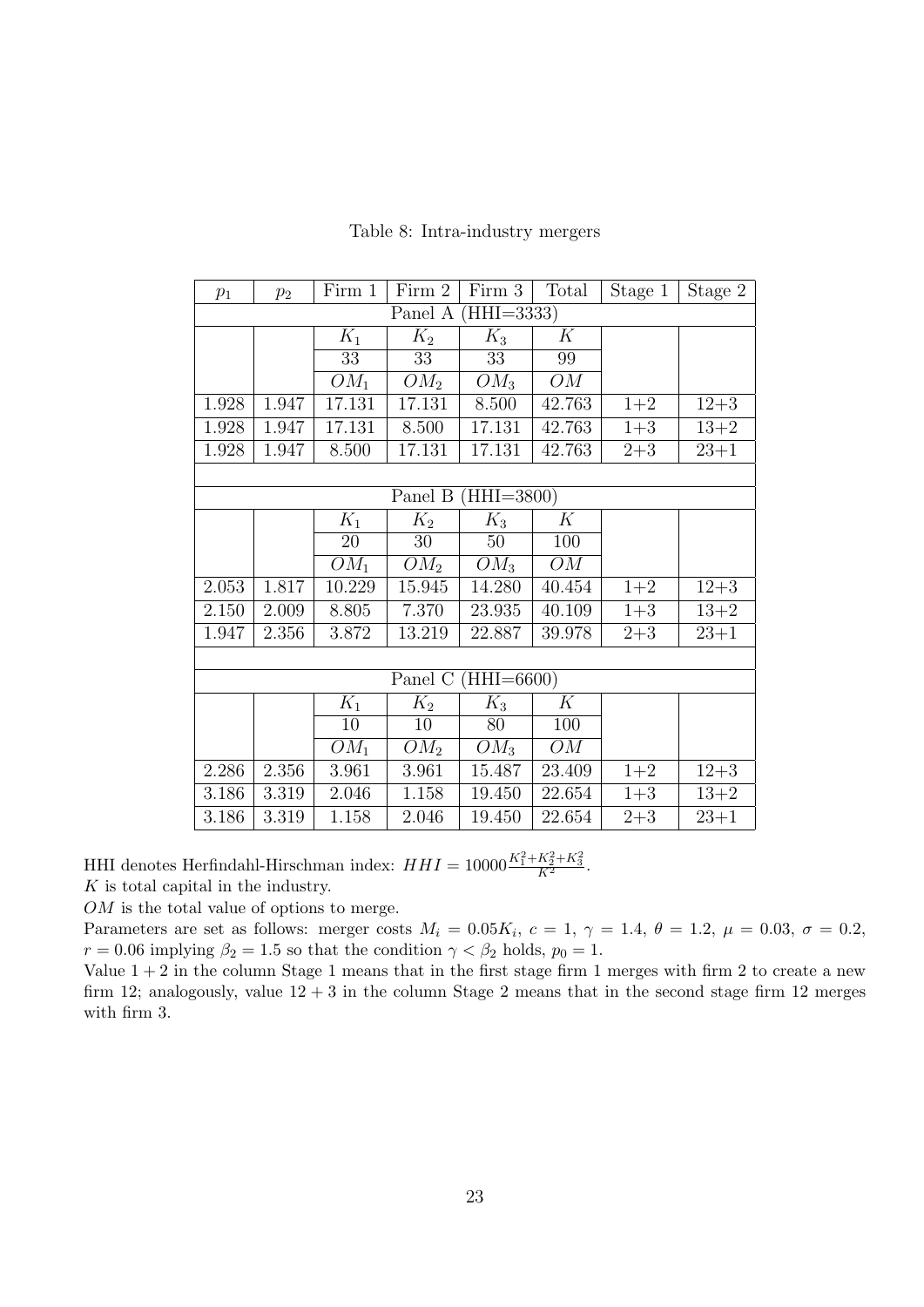## <span id="page-23-0"></span>5 Conclusions

In this paper I have compared the terms and timing of cash vs. stock mergers for two different settings: in the first one by Lambrecht (2004), the synergy comes from increasing returns to scale and stochastic shock is the same for both bidder and target; the second one, with the synergy linear in pre-merger valuations of the firms, encompasses correlated stochastic processes for the firms and is based on Morellec and Zhdanov (2005) and Hackbarth and Morellec (2008).

I have demonstrated that cash mergers should generally happen at low market valuation, and stock mergers may happen at both low and high market valuations; this conclusion conforms to existing empirical evidence. It partially supports prediction made by Shleifer and Vishny (2003) for the static model.

I have investigated the dynamics of the intra-industry mergers within the first setup. I solved for the optimal order of mergers inside an industry for different initial capital allocations to demonstrate that stock mergers in more concentrated industries occur at higher market valuation (i.e. later) as compared to mergers in less concentrated industries.

# <span id="page-23-1"></span>A Derivations for Section [3.2](#page-10-1)

Recall from [\(33\)](#page-9-0) that payoffs to the bidder  $P_B^s$  and to the target  $P_T^s$  at the stock merger are:

$$
P_{B}^{s}(X,Y) = \max(s_{B}V(X,Y) - KX,0)
$$
\n(63)

$$
P_T^s(X, Y) = \max((1 - s_B)V(X, Y) - QY, 0).
$$
\n(64)

Then, the state variables for the bidder and the target for LSM would be:

<span id="page-23-2"></span>
$$
S_B^s(X, Y) = s_B V(X, Y) - KX =
$$
  
=  $s_B (KX + QY + \alpha (K + Q) (X - Y)) - KX =$   
=  $X (s_B (K + \alpha (K + Q)) - K) + Y s_B (Q - \alpha (K + Q)) =$   
=  $Xk_1 + Yk_2$  (65)

<span id="page-23-3"></span>
$$
S_B^s(X, Y) = (1 - s_B) V(X, Y) - QY =
$$
  
= (1 - s\_B) (KX + QY + \alpha (K + Q) (X - Y)) - QY =  
= X (1 - s\_B) (K + \alpha (K + Q)) +  
+ Y ((1 - s\_B) (Q - \alpha (K + Q)) - Q) =  
= X q\_1 + Y q\_2. (66)

Solving for the share  $s_B$  such that  $\frac{k_1}{k_2} = \frac{q_1}{q_2}$  $\frac{q_1}{q_2}$  yields:

$$
s_B = \frac{K}{K+Q}.\tag{67}
$$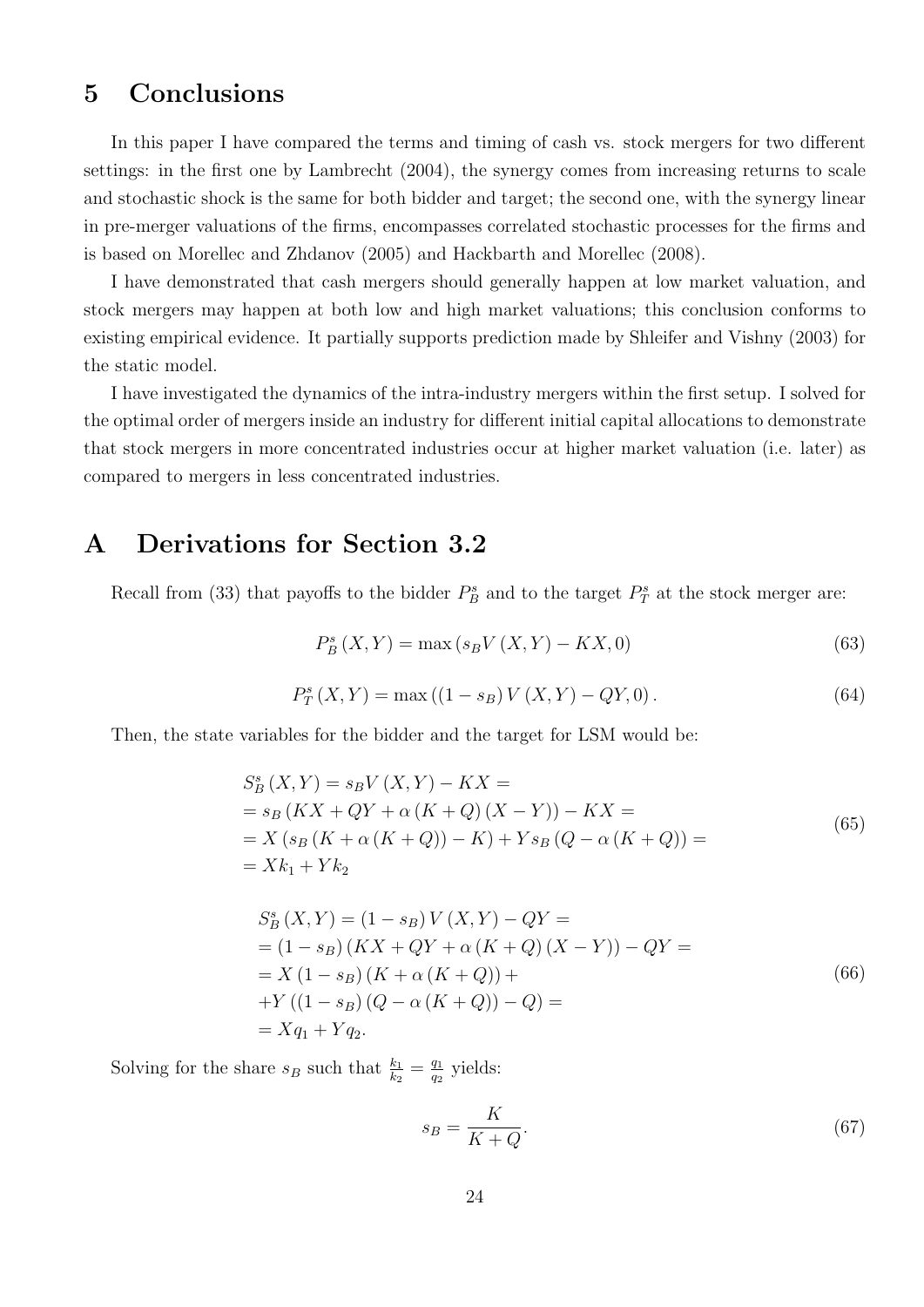Substituting  $s_B = \frac{K}{K+1}$  $\frac{K}{K+Q}$  into the expressions for the state variables [\(65\)](#page-23-2) and [\(66\)](#page-23-3) yields:

$$
S_B^s(X,Y) = \frac{(X-Y)(\alpha K(K+Q) - KQ)}{K+Q} = (X-Y)a_B
$$
\n(68)

$$
S_T^s(X,Y) = \frac{(X - Y)(\alpha Q(K + Q) + KQ)}{K + Q} = (X - Y) a_T
$$
\n(69)

summing up to  $S_B^s + S_T^s = (X - Y) \alpha (K + Q) = (X - Y) (a_T + a_B) = S_{CP}$ .

Thus, at  $s_B = \frac{K}{K+1}$  $\frac{K}{K+Q}$  all state variables  $(S_B^s, S_T^s$  and  $S_{CP}$ ) depend on exactly the same stochastic process  $X - Y$ ; it means that the same matrix  $P_R = R (R'R)^{-1} R'$  will be used to compute fitted values in regressions based on either of these state variables<sup>[9](#page-24-1)</sup>.

It is clear that for  $s_B = \frac{K}{K+1}$  $\frac{K}{K+Q}$  the payoffs to the players are as follows:

<span id="page-24-2"></span>
$$
P_B^s(X,Y) = \max\left(\frac{(X-Y)\left(\alpha K\left(K+Q\right)-KQ\right)}{K+Q},0\right) \tag{70}
$$

$$
P_T^s(X,Y) = \max\left(\frac{(X-Y)\left(\alpha Q\left(K+Q\right)+KQ\right)}{K+Q},0\right) \tag{71}
$$

<span id="page-24-3"></span>
$$
P_{CP} = \max(\alpha(K+Q)(X-Y), 0). \tag{72}
$$

Payoffs [\(70\)](#page-24-2)-[\(72\)](#page-24-3) have the same sign if the condition  $\alpha (K+Q) > Q$  holds; they are all positive for  $X > Y$  (which is the necessary condition for the synergy to be positive ans for the merger to be economically meaningful) and they are all negative for  $X \leq Y$ . Thus, positiveness of the payoff to the central planner  $P_{CP}$  implies positiveness of  $P_B^s$  and  $P_T^s$  given  $\alpha (K+Q) > Q$ . Besides, the ratios  $\frac{P_B^s}{P_{CP}}$  and  $\frac{P_T^s}{P_{CP}}$  are constant over time for  $X > Y$  (and not defined otherwise).

This means that one can solve then stock merger problem from the point of view of central planner (instead of solving it for the bidder and the target) setting  $s_B = \frac{K}{K+1}$  $\frac{K}{K+Q}$  and provided that condition  $\alpha(K+Q) > Q$  holds.

It is not surprising that the same conclusion along with the same share  $s_B$  and the same necessary condition  $\alpha (K+Q) > Q$  appear in the original infinite horizon model by Morellec and Zhdanov  $(2005).$ 

Thus, one can choose  $s_B = \frac{K}{K+1}$  $\frac{K}{K+Q}$  provided  $\alpha(K+Q) > Q$  (that can be rewritten as  $\frac{K}{K+Q} > 1-\alpha$ ) is satisfied; in this paper  $\frac{K}{K+Q} = 0.8929 > 1 - \alpha = 0.6$ .

# <span id="page-24-0"></span>B LSM sample simulation

<span id="page-24-1"></span> ${}^{9}R$  denotes the matrix of regressors.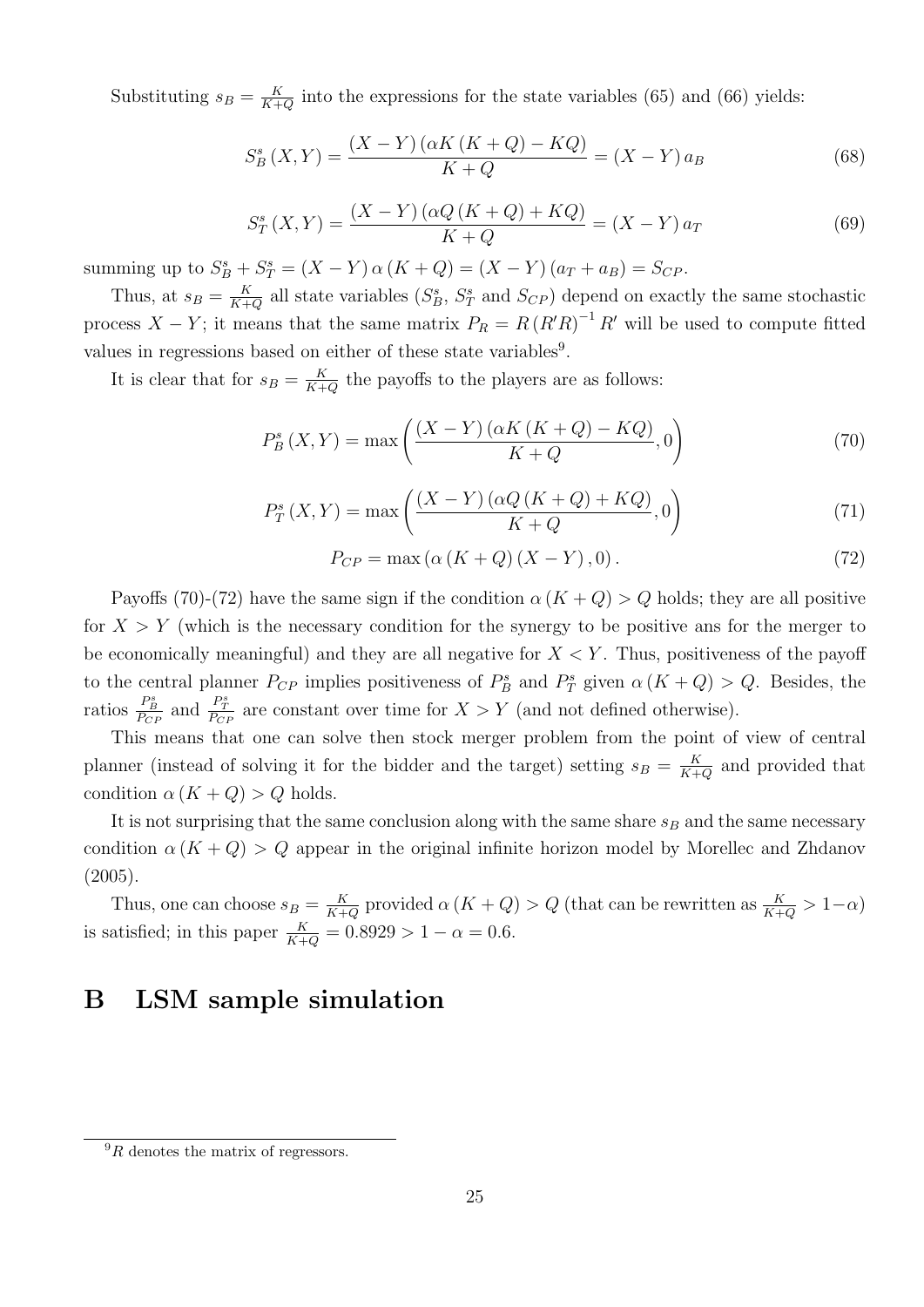<span id="page-25-0"></span>

| $R_{LSM}$      | stock                     | 1.94                     | 0.66          | 1.42  | 1.49  | 2.01 | 1.69    | 1.29   | 2.08     | 2.27    | 1.70  | 2.16   | 1.65          | 2.36          | 1.25           | 2.11           |
|----------------|---------------------------|--------------------------|---------------|-------|-------|------|---------|--------|----------|---------|-------|--------|---------------|---------------|----------------|----------------|
|                | cash                      | 1.79                     | 1.44          | 1.23  | 1.32  | 1.67 | 1.41    | 1.19   | 1.83     | 1.91    | 1.50  | 1.84   | 1.39          | 2.36          | 1.22           | 1.95           |
| $PREM_{LSM}$   | stock                     | 1.26                     | 0.86          | 0.55  | 0.66  | 1.30 | 0.85    | 0.38   | 1.36     | 1.60    | 0.87  | 1.45   | 0.80          | 1.72          | 0.34           | 1.54           |
|                | cash                      | 0.27                     | 0.30          | 0.19  | 0.31  | 0.41 | 0.21    | 0.19   | 0.45     | 0.36    | 0.33  | 0.31   | 0.17          | 0.32          | 0.39           | 0.28           |
| $MARKET_{LSM}$ | stock                     | 1.49                     | 3.52          | 3.83  | 3.26  | 0.96 | 1.39    | 1.75   | 2.17     | 2.18    | 2.32  | 2.29   | 333           | 3.17          | 2.09           | 1.35           |
|                | cash                      | $\frac{51}{2}$           | 2.72          | 2.46  | 2.50  | 0.75 | 1.02    | 1.33   | 1.94     | 1.93    | 1.92  | 2.02   | 2.42          | 3.13          | 1.45           | 1.20           |
|                | total                     | 13.59                    | 19.07         | 9.83  | 15.42 | 6.19 | 4.66    | 4.17   | 14.39    | 17.89   | 12.55 | 17.56  | 11.76         | 24.91         | 6.33           | 13.91          |
| cash           | $O_{LSM}^{Tc}$            | 1.04                     | 2.77          | 1.43  | 2.59  | 0.75 | 0.80    | 1.04   | 2.08     | 1.96    | 2.81  | 1.07   | 1.58          | 1.74          | 1.98           | 0.63           |
|                | $O_{LSM}^{B\varepsilon}$  | 12.55                    | 16.30         | 8.40  | 12.84 | 5.44 | 3.86    | 3.13   | 12.31    | 15.93   | 9.74  | 15.60  | 10.18         | 23.17         | 4.35           | 13.28          |
|                | total                     | 16.67                    | 29.66         | 25.69 | 27.66 | 8.53 | 7.98    | 9.45   | 16.93    | 20.95   | 17.00 | 21.00  | 20.99         | 26.38         | 11.87          | 16.44          |
| stock          | $O_{LSM}^{Ts}$            | 5.24                     | 9.47          | 6.29  | 7.27  | 2.41 | 3.64    | 3.22   | 6.46     | 8.00    | 7.69  | 8.64   | 8.59          | 9.84          | 2.96           | 3.55           |
|                | $O_{LSM}^{\overline{BS}}$ | 11.43                    | 20.19         | 19.40 | 20.39 | 6.13 | 4.34    | 6.23   | 10.46    | 12.95   | 9.32  | 12.36  | 12.39         | 16.54         | 8.91           | 12.88          |
|                |                           | $\overline{\phantom{0}}$ | $\mathcal{C}$ | S     | 4     | S    | $\circ$ | $\sim$ | $\infty$ | $\circ$ | $\Xi$ | $\Box$ | $\frac{2}{3}$ | $\frac{3}{1}$ | $\overline{4}$ | $\frac{15}{2}$ |

Table 9: LSM sample simulation: results Table 9: LSM sample simulation: results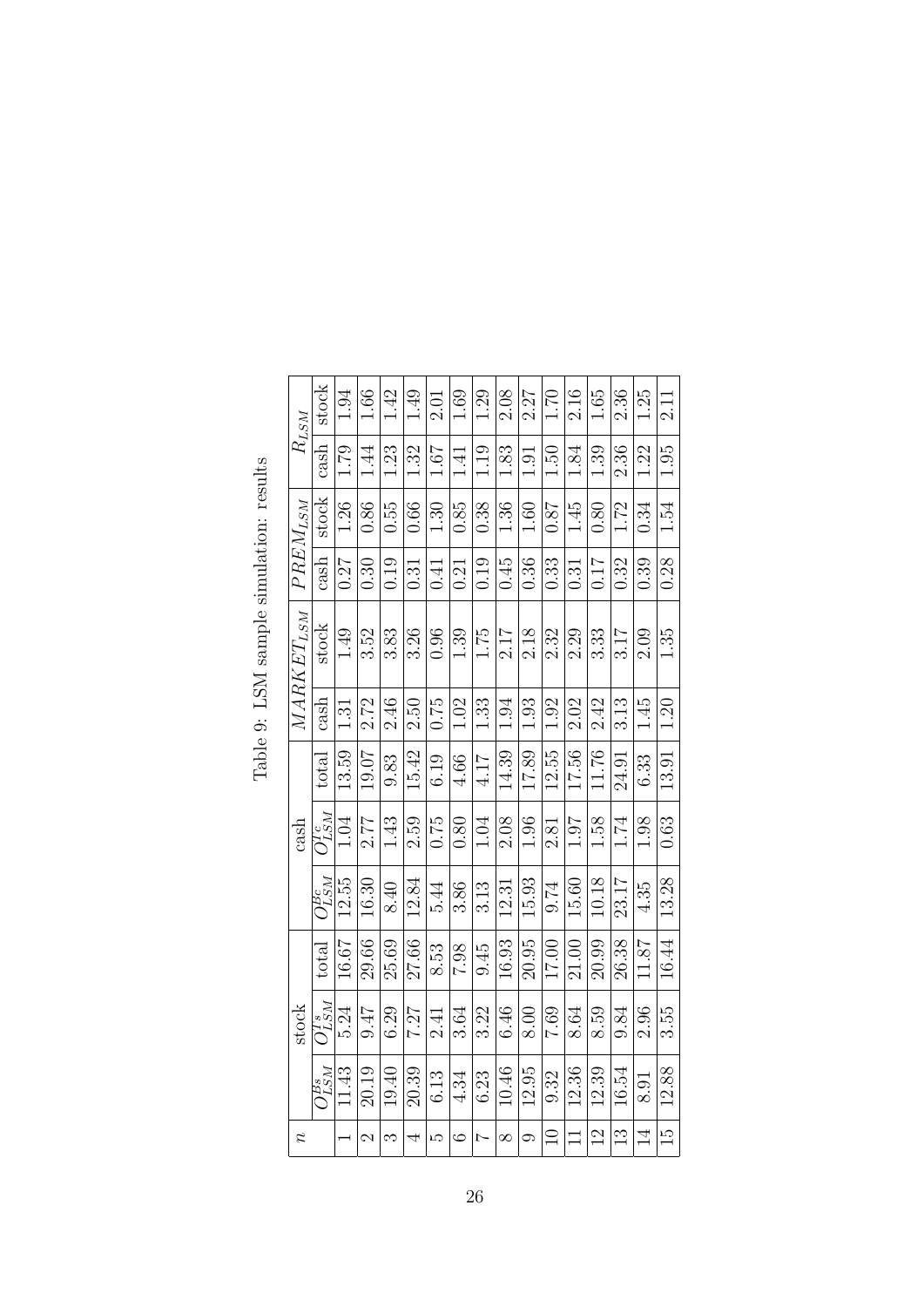<span id="page-26-0"></span>

| $\lambda_0$                 | 0.967                 | 2.458                 | 2.386            | 2.462                         | 0.634            | 0.891   | 1.347                  | 1.574    | 1.427    | 1.752              | 1.505    | 2.084          | 1.921                  | 1.639          | 0.814            |
|-----------------------------|-----------------------|-----------------------|------------------|-------------------------------|------------------|---------|------------------------|----------|----------|--------------------|----------|----------------|------------------------|----------------|------------------|
| $\stackrel{\sim}{X_0}$      | 0.967                 | 2.458                 | 2.386            | 2.462                         | 0.634            | 0.891   | 1.347                  | 1.574    | 1.427    | 1.752              | 1.505    | 2.084          | 1.921                  | 1.639          | 0.814            |
| A,                          | 12.648                | 29.277                | 21.971           | 23.850                        | 5.997            | 11.262  | 14.008                 | 15.509   | 17.377   | 25.545             | 19.117   | 27.377         | 19.988                 | 16.783         | 7.510            |
| $\alpha$                    | 0.438                 | 0.401                 | 0.388            | 0.438                         | 0.375            | 0.366   | 0.416                  | 0.376    | 0.366    | 0.378              | 0.380    | 0.351          | 0.373                  | 0.417          | 0.448            |
| $\mathbb{Q}$                | 13.075                | 11.913                | 9.208            | 9.687                         | 9.460            | 12.647  | 10.401                 | 9.852    | 12.181   | 14.582             | 12.701   | 13.139         | 10.407                 | 10.241         | 9.224            |
| Z                           | 113.538               | 109.290               | 118.383          | 104.025                       | 106.305          | 80.557  | 85.685                 | 76.818   | 97.227   | 91.329             | 89.365   | 99.823         | 84.085                 | 121.690        | 122.009          |
| $\overline{\rho}$           | $-0.535$              | 0.480                 | 0.778            | 0.720                         | 0.194            | 0.310   | 0.830                  | $-0.134$ | $-0.420$ | 0.264              | $-0.409$ | 0.244          | $-0.905$               | 0.989          | $-0.586$         |
| $\sigma_X$                  | 0.167                 | 0.225                 | 0.198            | 0.215                         | 0.247            | 0.181   | 0.158                  | 0.229    | 0.187    | 0.209              | 0.168    | 0.158          | 0.165                  | 0.233          | 0.180            |
| $\sigma_X$                  | 0.193                 | 0.246                 | 0.222            | 0.208                         | 0.204            | 0.221   | 0.151                  | 0.228    | 0.243    | 0.151              | 0.232    | 0.227          | 0.250                  | 0.173          | 0.242            |
| $\mathcal{S}_{\mathcal{Y}}$ | 0.0338                | 0.0332                | 0.0399           | 0.0372                        | 0.0341           | 0.0310  | 0.0373                 | 0.0364   | 0.0307   | 0.0312             | 0.0398   | 0.0350         | 0.0302                 | 0.0305         | 0.0314           |
| $\delta_X$                  | 0074<br>$\dot{\circ}$ | 0089<br>$\dot{\circ}$ | .0024<br>$\circ$ | .0013<br>$\frac{1}{\sqrt{2}}$ | .0023<br>$\circ$ | 0.0035  | .0029<br>$\dot{\circ}$ | 0.0093   | 0.0005   | 0.0059             | 0.0016   | 0.0084         | 7100.<br>$\dot{\circ}$ | 0.0050         | .0100<br>$\circ$ |
| $\tilde{}$                  | 0.065                 | 0.054                 | 0.080            | 0.049                         | 0.066            | 0.064   | 0.055                  | 0.046    | 0.041    | $\overline{0.057}$ | 0.047    | 0.069          | 0.055                  | 0.074          | 0.069            |
| $\scriptstyle{r}$           |                       | $\mathcal{C}$         | S                | 4                             | LΩ               | $\circ$ | $\overline{ }$         | $\infty$ | $\circ$  | $\Box$             | $\Box$   | $\overline{2}$ | $\mathbb{C}$           | $\overline{1}$ | $\frac{15}{ }$   |

Table 10: LSM sample simulation: input parameters Table 10: LSM sample simulation: input parameters